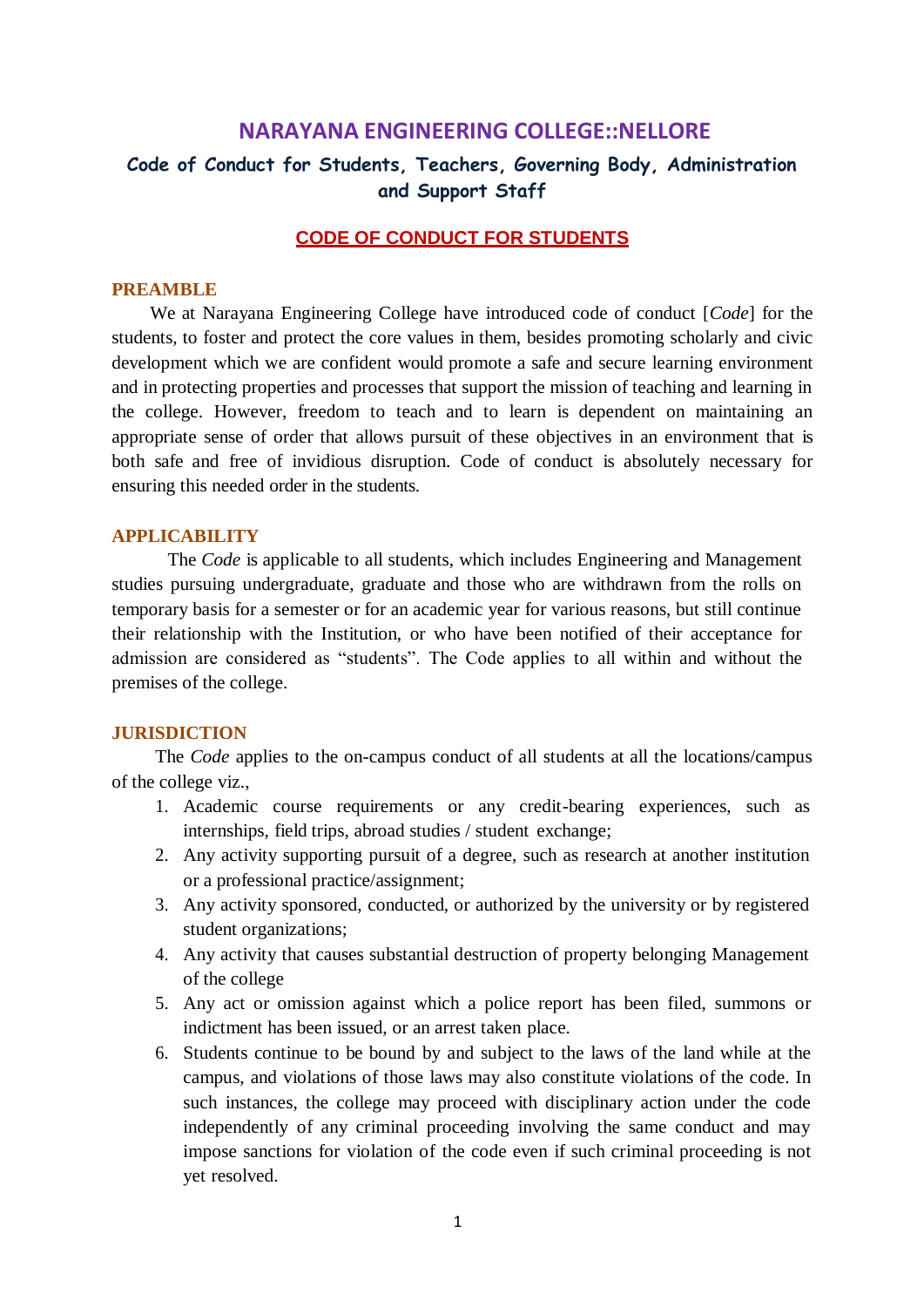### **RESPONSIBILITIES OF STUDENTS**

Students are members of the college and citizens of the state. As citizens, students are responsible to the community of which they are a part, and, as students, they are responsible to the academic community of the college.

Admission to the College carries with it the presumption that students will conduct themselves as responsible members of the academic community. As a condition of enrolment, all students assume responsibility to observe standards of conduct that will contribute to the pursuit of academic goals and to the welfare of the academic community. They are expected to practice high standards of academic and professional honesty and integrity and also to respect the rights, privileges, and property of other members of the academic community and as well as the Society. They should refrain from any conduct that would interfere with university functions or endanger the health, welfare, or safety of other persons.

A student should not discriminate on the basis of race, color, creed, age, religion, gender, national or ethnic origin, marital status, sexual preferences, physical disability, or any other legally protected status. They should at all times conduct themselves in a manner, which is not prejudicial to any law of the land. Their conduct should aim to achieve the meaning, mandate and manifestation as enshrined in the Constitution of India.

### **STUDENT COMMITMENT**

At the time of admission, each student must sign a statement accepting this Code and by giving an undertaking that

- a) He/she shall be regular and could complete his/her studies in the college.
- b) In the event, a student is forced to discontinue studies for any legitimate reason; such a student may be relieved from the college campus subject to written consent of the Principal.
- c) As a result of such relieving, the student shall be required to clear pending hostel / mess and any other fees dues. And if a student had joined the Institute on a scholarship, the said grant shall be revoked.
- d) Shall abide by the measures initiated by the College as and when misconduct as defined in code, is committed.

# **STUDENT PARTICIPATION IN GOVERNANCE**

As students are members of the college, they enjoy a certain level of interest in the governance of the college. The involvement of the student in governance in both administrative and academic areas is essential and it is pivotal that students must be, involved to put forth their views and suggestions, for certain of the decisions taken in activities and events. Student participation is encouraged with a view to inculcate decision making in the in Academic and Administrative functions.

The following code of conduct needs to be exhibited by the students while participating in the administrative and academic bodies.

- 1. Be punctual to the meeting
- 2. Provide information related to any violation of the code
- 3. Observe the behavior of other member in the meeting and emulate the same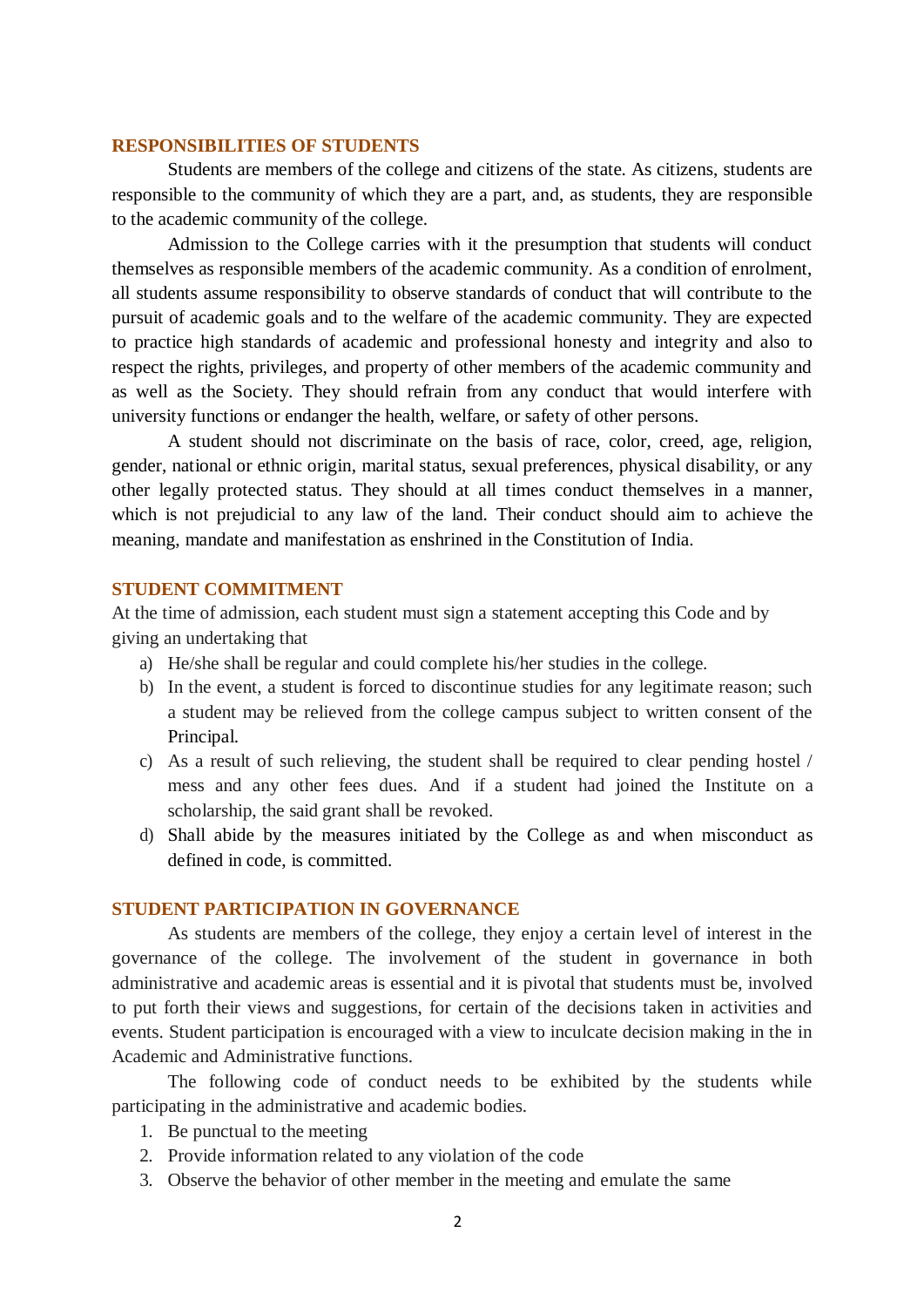4. Follow-up with the concerned member if a corrective action is to be taken, if resolved by the committees/cells/forums in which the students are members.

# **MISCONDUCT**

Any student found to have committed or attempted to have committed the following act or omission, is subject to appropriate disciplinary action under this Code. The instances of misconduct are not to be interpreted as all–inclusive of situations in which disciplinary action will be invoked. These instances are illustrative, and the college reserves the right to take disciplinary action in appropriate circumstances not set out in the code.

The following actions are considered as misconduct:

**Academic Misconduct**: Academic Misconduct means copying, malpractice, cheating on assignments or examinations.

**Cheating**: Cheating includes, but is not limited to:

- a. Copying during examinations, and copying of homework assignments, term papers, theses or manuscripts.
- b. Allowing or facilitating copying, or writing a report or taking examination for someone else.
- c. Using unauthorized material, copying, collaborating when not authorized, and purchasing or borrowing papers or material from various sources.
- d. Fabricating (making up) or falsifying (manipulating) data and reporting them in thesis and publications.
- e. Creating sources, or citations that do not exist
- f. Altering previously evaluated and re-submitting the work for re-evaluation
- g. Forgery of another student's name on an assignment, report, research paper, and thesis or attendance sheet.

**Plagiarism**: Plagiarism of material, ideas, figures, code or data as one's own, without appropriately acknowledging the original source. This may involve submission of material, verbatim or paraphrased, that is authored by another person or published earlier by oneself.

# *Examples of plagiarism include:*

- Reproducing in whole or in part text/sentences from a report, book, thesis, publication or from the internet.
- Reproducing one's own previously published data, illustrations, figures, images, or someone else's data, etc.
- Taking material from class-notes or incorporating material from the internet, Graphs, drawings, photographs, diagrams, tables, spreadsheets, computer programs, or other non-textual material from other sources into one's class reports, presentations, manuscripts, research papers or thesis without proper attribution.
- Self-plagiarism which constitutes copying verbatim from one's own earlier
- Published work in a journal or conference proceedings without appropriate citations.
- Submitting a purchased or downloaded term paper or other materials to satisfy a course requirement.
- Paraphrasing or changing an author's words or style without citation.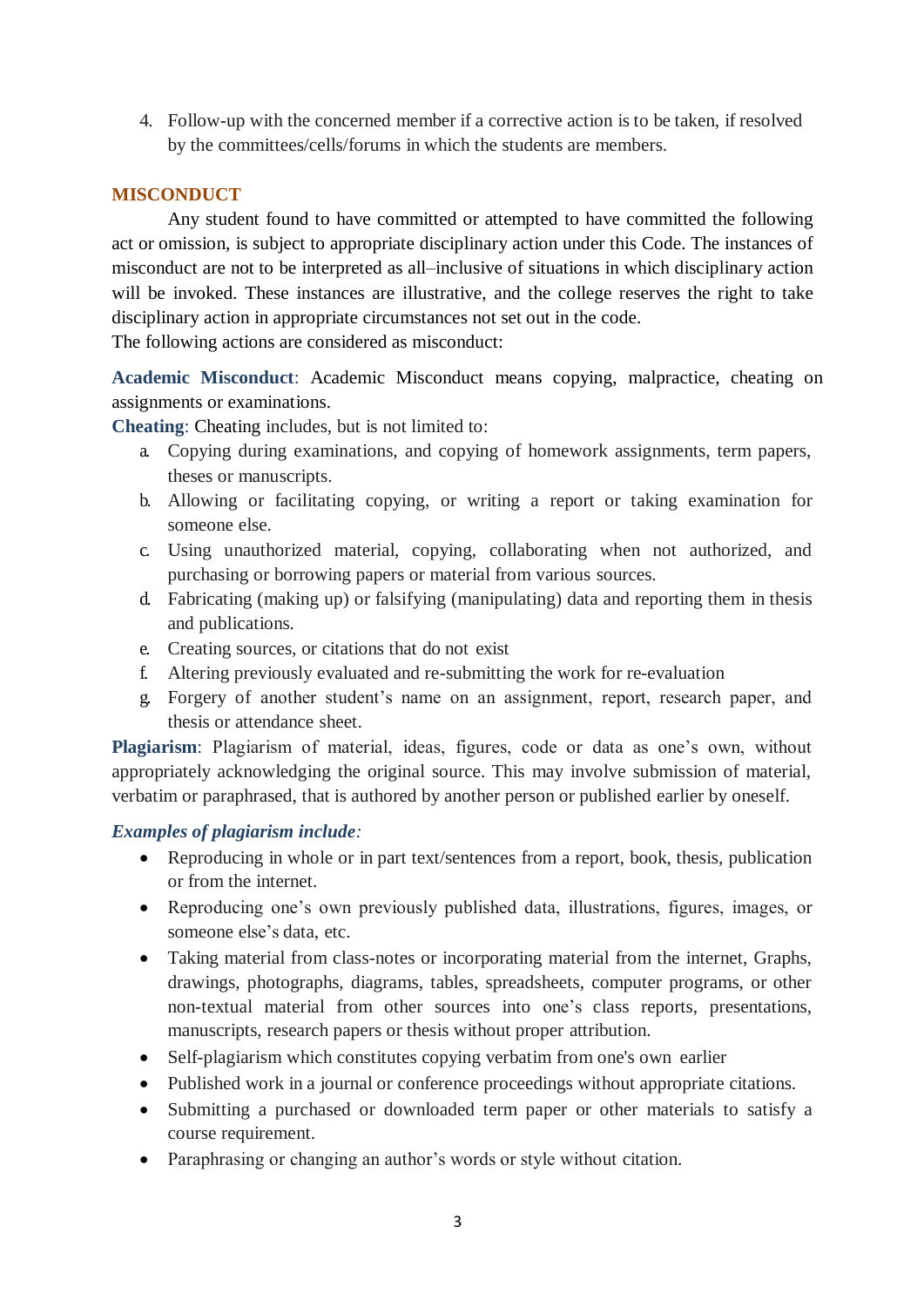**Disruptive Conduct:** Conduct that intentionally and substantially obstructs or disrupts teaching or freedom of conduct or other lawful activities on the campus/premises or in connection with any other college-sponsored event or activity;

Discrimination: Engaging in verbal or physical behavior directed at an individual or group based on origin, race, creed, gender, religious beliefs, or sexual orientation that, according to a person of reasonable sensibilities, is likely to create an intimidating or demeaning environment that impedes the access of other students, faculty and staff to the Academic benefits available to them. It also includes wearing articles of clothing with derogatory, racist, discriminatory, patently offensive, profane, sexually explicit, or graphic messages either in words or pictures, which demonstrate bias or discrimination against any individual or group within the college.

**Falsification:** Falsification means will-fully providing college offices or officials with false, misleading, or incomplete information; forging or altering official college records or documents or conspiring with or inducing others to forge or alter college records or documents.

**Refusal to Identify:** Refusal to identify or falsely identifying one's self when requested by an authorized college official.

**Illegal or Unauthorized Possession or Use of Weapons:** Illegal or unauthorized possession or use of weapons means possessing or using weapons or articles or substances usable as weapons, including, but not limited to, firearms, incendiary devices, explosives, and dangerous biological or chemical agents.

**Illegal or Unauthorized Possession or Use of Drugs or Alcohol, Smoking:** Narayana Engineering College propagates and strongly supports the objective of "Drug Free Campuses". It is the policy that no student shall distribute, possess, or use illegal drugs, a banned/controlled substance, on its premises. Possession of paraphernalia associated with the illegal use, possession, or manufacture of a banned/controlled substance is also prohibited. Smoking within the premises is strictly prohibited.

**Unauthorized Access and Use:** Unauthorized access means, accessing without authorization to college property, facilities, services, or information systems, or obtaining or providing to another person and the means of such unauthorized access, including, but not limited to, using or providing keys, access cards, or access codes etc without authorization.

**Act of Violence, Threatening, Harassing, or Assault Conduct:** Act of Violence, Threatening, harassing, or assaultive conduct means engaging in conduct causing injury to other persons within the campus, endangering or threatening to endanger the health, safety, or welfare of another person, including, but not limited to, amounts to threatening, harassing, or assault.

**Theft, Damage to Property and Vandalism:** Theft, damage to property and vandalism include theft or embezzlement of damage/destruction of unauthorized possession of or wrongful sale or gift of property of the college.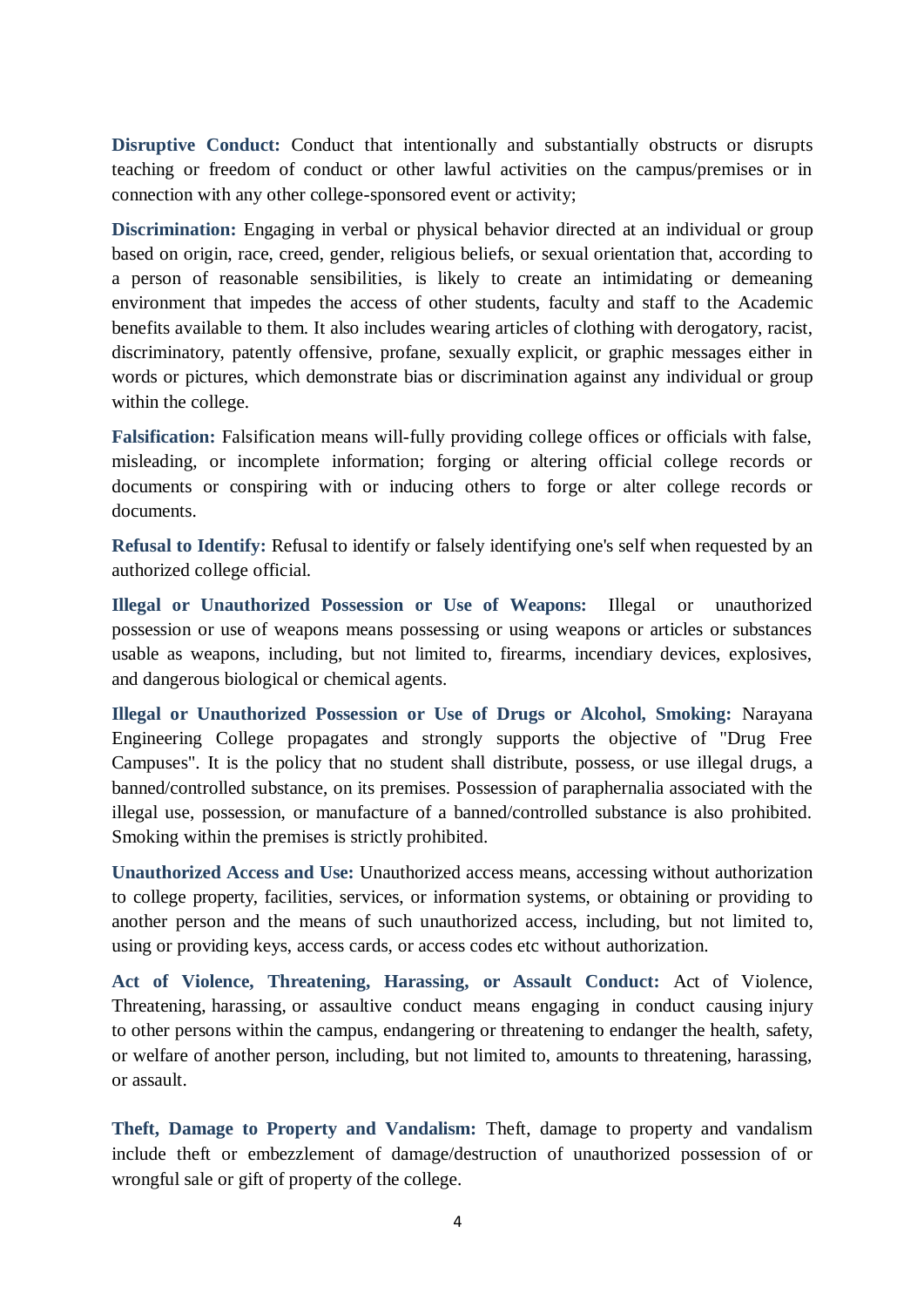**Recording of Images without Knowledge:** Using electronic or other means to make a video or taking photograph of the record of any person in a location where there is a provision of reasonable privacy without the person's prior knowledge and acceptance, when such a recording is likely to cause injury, distress, or damage to his reputation. This includes, but is not limited to, taking video or photographs while in shower/locker rooms, residential rooms and restrooms. The saving, sharing, and/or distributing of such unauthorized records by any means are also prohibited.

**Causing Disrepute to other students:** Engaging or inciting other students to engage by any means whatsoever and performing or attempting to perform an act, which brings disrepute to other students / faculty of the college.

Failure to comply with rules and regulation of university or any other authority: Failure to comply with legitimate directives of authorized college officials, law enforcement agency in the performance of their duties or violation of the terms of disciplinary conditions/acts.

**Ragging:** Commission or omission of any act which amounts to ragging in any form as defined under the UGC Prohibition of Ragging and Regulations, 2009.

**Contracts:** Students are prohibited from entering into verbal or written agreements or contracts that purport to bind, obligate, or create liability of any kind for college. The Autonomous campus will hold all such students individually liable for any financial or legal consequences or damages that may result from such unauthorized actions.

**Abuse of Electronic Communication systems:** Using College or personal telecommunications, data-communication networks for illegal or improper purposes or in violation of college campus regulations and policies, or of any related laws.

**Media Contact:** Students are expressly prohibited from speaking on behalf of, or for, college with any media organization or publication, or from inviting them to any college-owned or operated property, facility or even without the express written permission of the office of the college authorities.

**Organizing and Event Registration:** A Student or group of Students shall not form any organization, society or organize any event or collect funds or subscriptions without the specific written permission of the Principal.

**Presenting False Testimony:** Knowingly making false statements regarding a disciplinary matter before or, during or, after the disciplinary adjudication process is false testimony.

**Violation of University rules:** Violation of college regulations, policies, or rules, or violations of law. These university regulations, policies, or rules include, but not limited to, those rules, which regulate dress code, submission of assignments, examinations, misuse of library, misuse of computing resources, miscues of laboratory, which regulate acts amounting to sexual harassment, rules for student and hostel rules and regulations.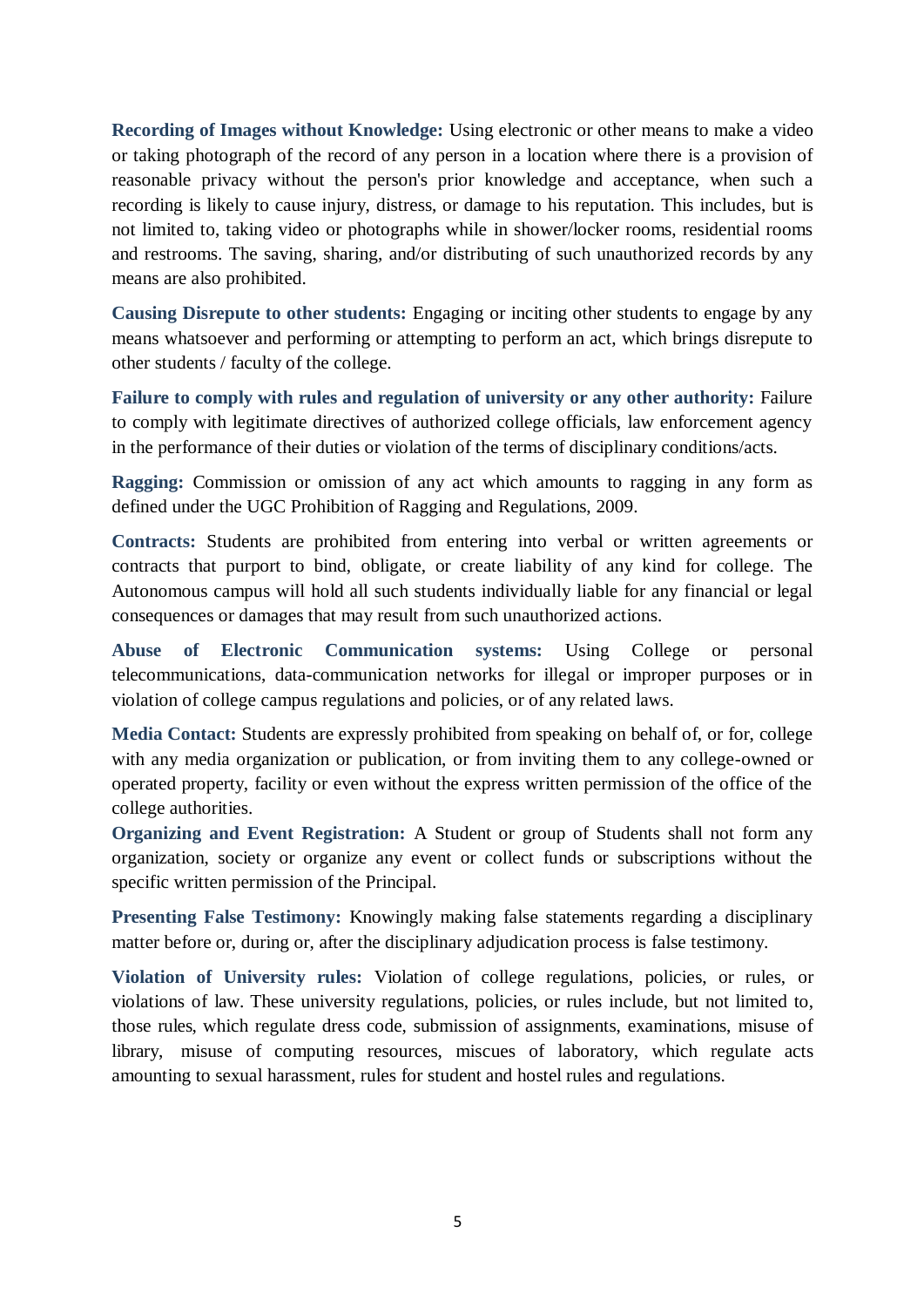# **PUNISHMENT AND PENALTIES**

One or more of the following actions can be taken when a student is found to have violated the student code of conduct:

- 1. Warning: A written letter of reprimand resulting from a student's misconduct.
- 2. Suspension: Suspension is an action that terminates the student's continuity in the College campus for a specified period of time.
- 3. Monetary Fines: Monetary Fines are a disciplinary action in which a student is made to pay amount towards for committing misconduct. It also includes Restitution which means making compensation for loss, injury, or damage of the college property
- 4. Confiscation. Confiscation means confiscation of goods used or possessed in violation of college regulations.
- 5. Restriction of Privileges Restriction of privileges means the denial or depriving of specific privileges, including but not limited to, access to a student facilities, placement programmers, college events for a defined period of time.
- 6. Withholding of Diploma or Degree. Means withholding of diploma or degree otherwise earned for a defined period of time or until the completion of assigned disciplinary action.
- 7. Dismissal is a extreme action, which permanently separates a student from the college campus without giving an opportunity to re-enroll any time in future.
- 8. Other sanctions: Other appropriate disciplinary actions may be imposed by the Competent Authority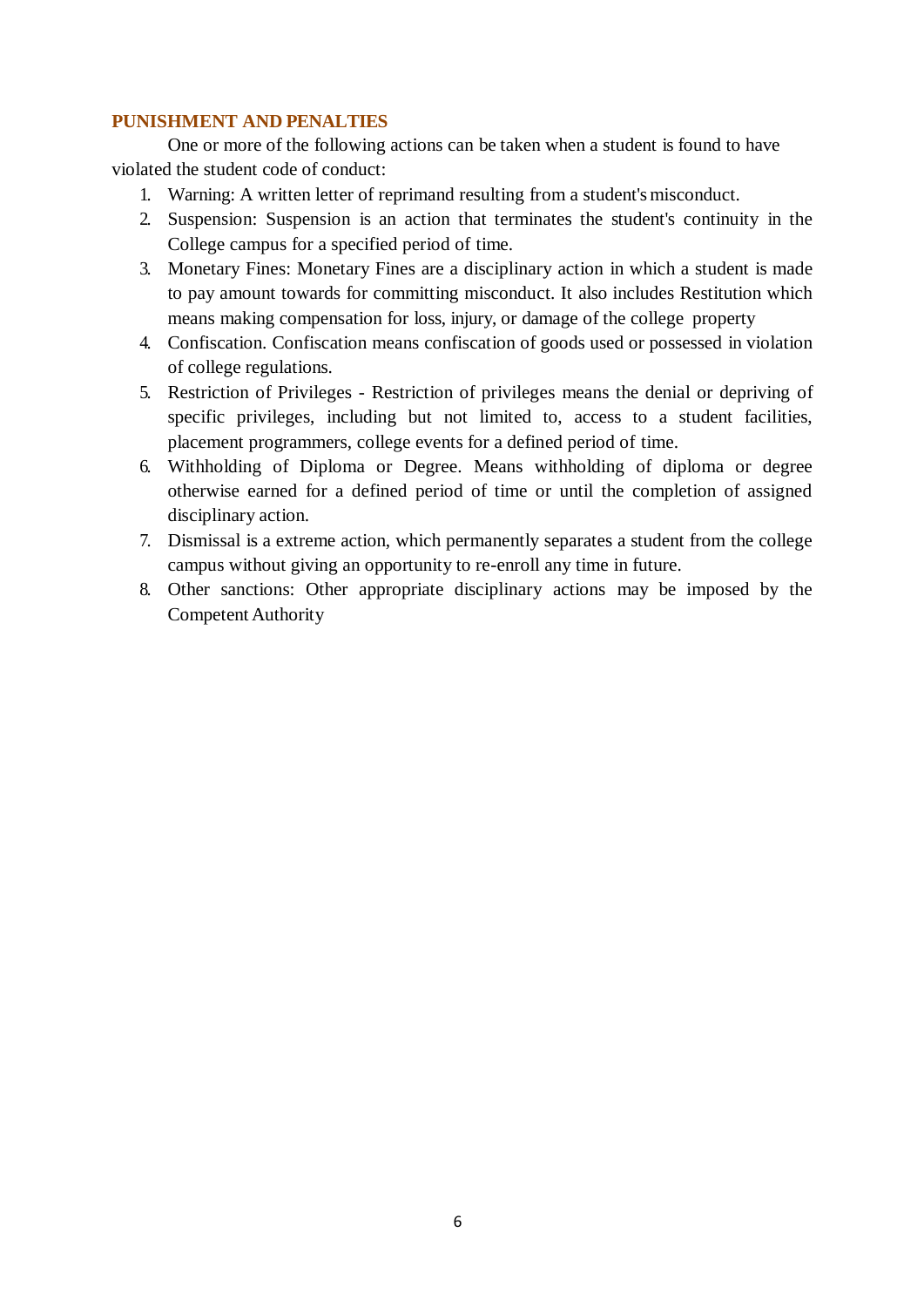# **CODE OF CONDUCT FOR TEACHING STAFF**

### **INTRODUCTION**

We at Narayana Engineering College attach utmost importance to academic excellence, and progress of Engineering and Management studies. Education, research and extension have been conducted in conformity with our national needs and priorities and ensure that our mission, objectives, talents make befitting contributions to international endeavor on the needs of the Society.

### *The Code of Conduct*

## **TEACHERS AND THEIR RESPONSIBILITIES**

Whoever adopts teaching as a profession assumes the obligation to conduct him in an ideal way and stand as an example for the students. A teacher is constantly under the scrutiny of his students and the society at large. Therefore, every teacher should conduct himself in such a way that there is no incompatibility between his precepts and practice. The national ideals of education which are already set forth and which a teacher should seek to inculcate among students must be his/her own ideals. The profession further requires that the teachers should be calm, patient and stand as an example with his amiable disposition.

## **Teachers Should:**

- i. Adhere to a responsible way of conduct and demeanor expected of them by the student community.
- **i.** Manage their private affairs in a manner consistent with the dignity of the profession.
- **ii.** Seek to make professional growth continuous acquiring of knowledge and growth
- iv. Express free and frank opinion while participating in professional meetings, seminars, conferences etc.
- v. Maintain active membership of professional societies and strive to improve in education and in profession through them.
- vi. Perform duties in the form of teaching in regular classes, tutorials, practical's and seminars working conscientiously and with full dedication.
- vi. Co-operate and coordinate in carrying out functions relating to the academic activities of the college and such as: assisting in apprising applications for admission, advising and counseling students, mentoring, monitoring discipline as well as assisting in the conduct of university and college examinations, including supervision, invigilation and evaluation etc.
- vii. Participate in extension, co-curricular and extra-curricular activities including community service.

# **TEACHERS AND THESTUDENTS**

### **Teachers should**

- i. Respect the right and dignity of the students in expressing his/her opinion.
- **i.** Deal justly and impartially with students regardless of their religion, caste, political, economic, social and physical characteristics.
- **ii.** Recognize the difference in aptitude and capabilities among students and strive to deal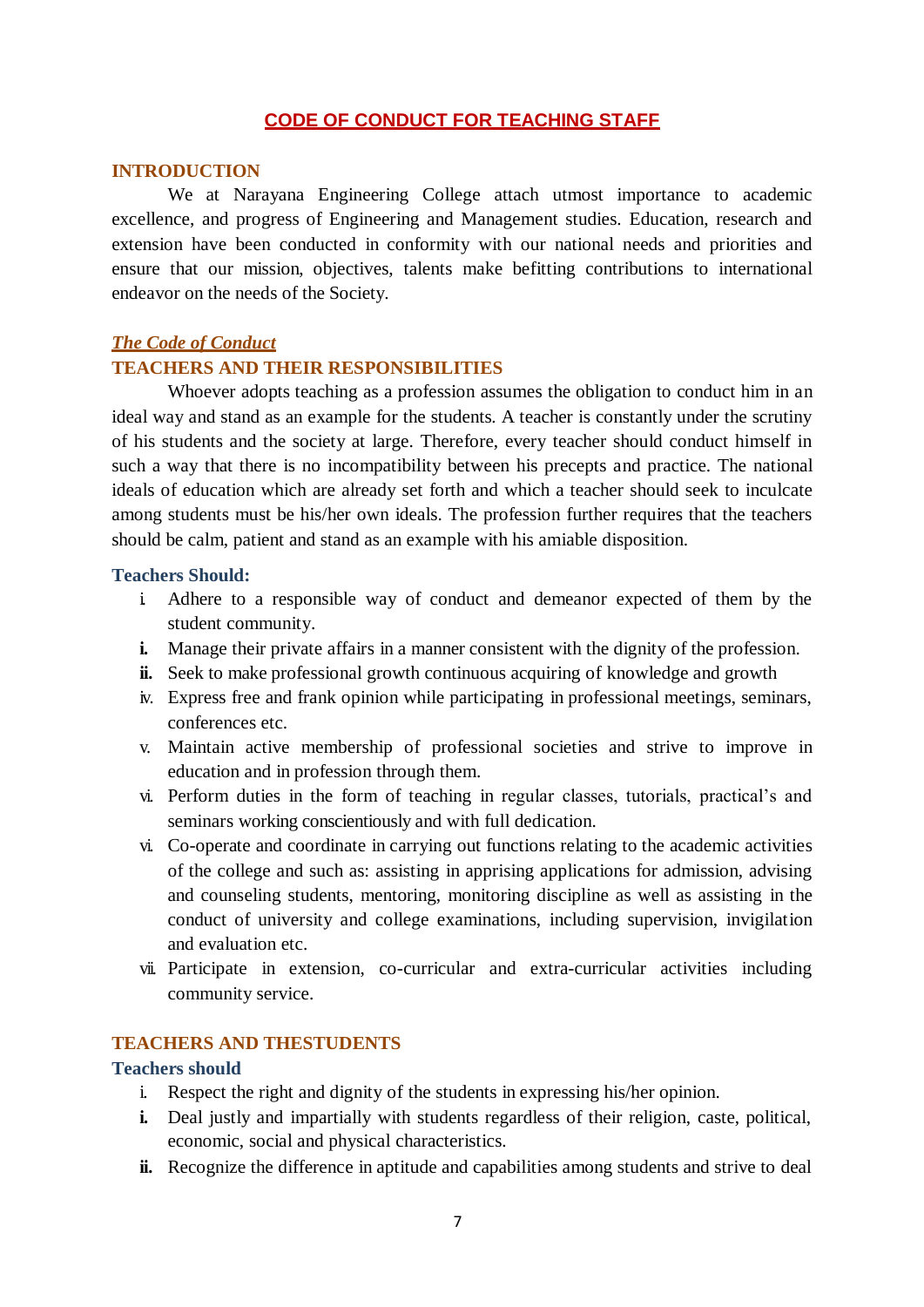with them appropriately.

- iv. Encourage students to improve their attainments, develop their personalities and at the same time contribute to community welfare through extension services.
- v. Inculcate among students scientific outlook and respect for physical labor and to upkeep ideals of democracy, patriotism and peace.
- vi. Be affectionate to the students and not behave in a vindictive manner towards any of them for any reasonwhatsoever.
- vi. Pay attention to only the attainment of the student in the assessment of merit.
- vii. Make them available to the students at any point of time, even beyond their class hours and help to guide students without any remuneration or reward.
- ix. Help students to develop an understanding of our national heritage and national goals.
- x. Condition the students refraining from inciting students on other students, teaching and non teaching staff.

# **TEACHERS AND COLLEAGUES**

# **Teachers should**

- i. Treat other members of the profession in the same manner as they themselves wish to be treated byothers.
- **i.** Speak respectfully of other teachers and render assistance for professional betterment.
- **ii.** Refrain from lodging unsubstantiated allegations against colleagues to higher authorities.
- iv. Refrain from allowing preferences of caste, creed, religion, race or sex in their professional Endeavour.

# **TEACHERS AND AUTHORITIES**

# **Teachers should**

- i. Discharge their professional responsibilities according to the prevailing rules and adhere to procedures/methods consistent with their profession in initiating steps through institutional bodies and/or professional organizations for change of any such rule detrimental to the professional interest.
- **i.** Refrain from undertaking any other employment and commitment including engaging private tuitions and coaching classes which are likely to interfere with their professional responsibilities.
- **ii.** Co-operate in the formulation of policies of the institution by accepting various offices and discharge responsibilities which such offices may demand.
- iv. Co-operate through their organizations in the formulation of policies of the other institutions and accept offices.
- v. Co-operate with the authorities for the betterment of the institution keeping in view the interest and in conformity with dignity of the profession.
- vi. Should adhere to the conditions of contract.
- vi. Give and expect due notice before a change of position.
- vii. Refrain from availing leave except on unavoidable grounds and as far as practicable with prior intimation, keeping in view their particular responsibility for completion of academic schedule.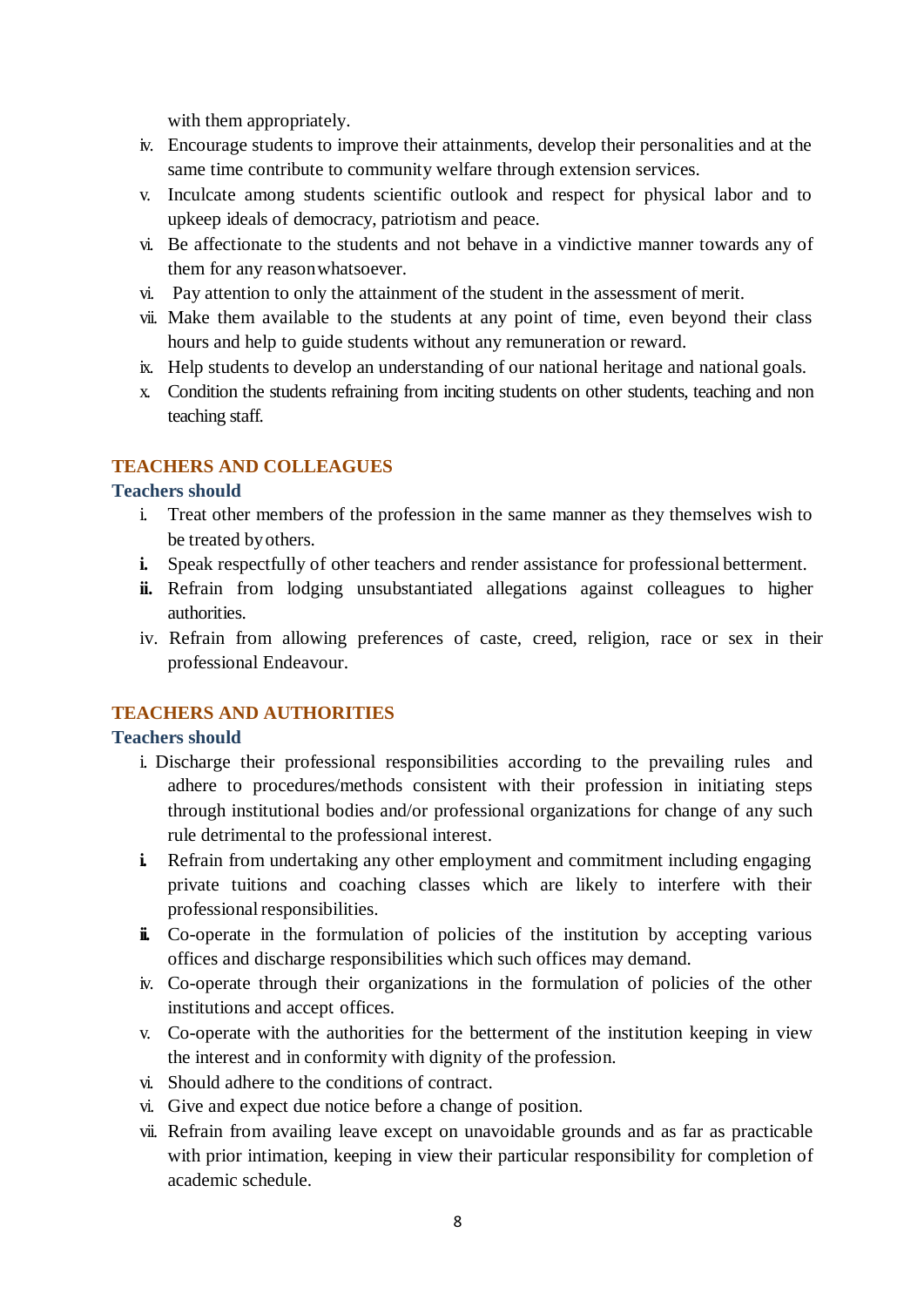# **TEACHERS AND NON-TEACHING STAFF**

- i. Teachers should treat the non-teaching staff as colleagues and as equal partners and with understanding, within the institution.
- **i**. Teachers should help in the functioning of joint staff-councils covering both teachers and non- teaching staff.

# **TEACHERS AND GUARDIANS**

Teachers should try to see through teachers' bodies and organizations that institutions maintain contact with the Parents/guardians of their students, send reports of their regularity and performance to them, whenever necessary to meet the parents/guardians for the purpose of sharing of mutual informing with them on their ward's progress, regularity and other relevant factors.

# **TEACHERS AND SOCIETY**

# **Teachers should**

- i. Recognize that education is a service to the society and the people living in it and strive to keep the public informed of the educational programmers which are being provided.
- **i.** Work to improve education in the community and strengthen the community's moral and intellectual life
- **ii.** Be aware of social problems and take part in such activities as would be conducive to the progress of society and hence the country as a whole.
- iv. Perform the duties of a responsible citizen, participate in community activities and shoulder responsibilities of public offices.
- v. Refrain from taking part in or subscribing to or assisting in any way activities which tend to promote feeling of hatred or enmity among different communities, religions or linguistic groups but actively work for National Integration.

## **MISCONDUCT**

- i. Willful failure to perform the academic duties assigned to him/her in accordance with the Act, Statutes and Ordinances.
- **i.** Victimization of and discrimination against students, colleagues and other staff.
- **ii.** Inciting students against other students, colleagues, administration and its staff. A teacher, however, shall have the right to express his/her opinion and ventilate differences on matters of principles in meetings, seminars or formal assemblies of students.
- iv. Resorting practices discrimination of caste, creed, religion, race or sex in his/her relationships with students, colleagues and other staff, with a view to furthering one's prospects.
- v. Refusal to carry out the decisions of competent authorities/bodies and officers of the colleges in due exercise of their functions, made in accordance with the Act, statutes and Ordinances.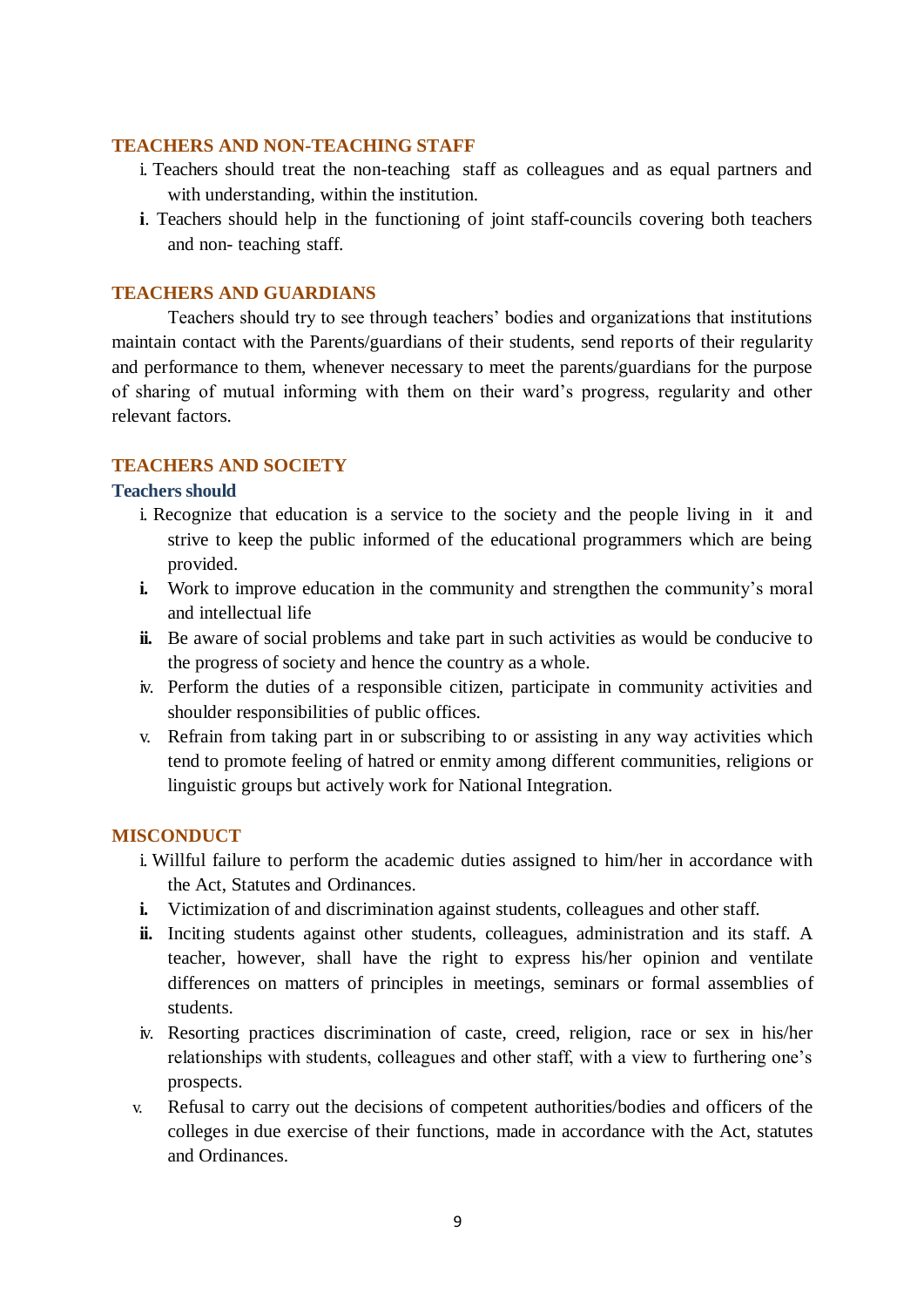## **CODE OF CONDUCT FOR MEMBERS OF BOARD OF MANAGEMENT**

The Code of Conduct for Members of the Board of college for the Advancement of Learning (the "Code") applies to all members of the Board of Management of the college and to all members of committees established by the Management, whether or not the members of such committees are Board of Management ("Member" or "Members").

The Code is a mechanism for resolving conflicts of interest, whether real or perceived, and for providing guidance to Members in the performance of their functions in an independent and objective manner, serving the college's best interests and the accomplishment of its mission. The Code also promotes public confidence in the college campus's commitment to integrity, impartiality and transparency in governance.

# **General Duties and Obligations of the Board Members during their Term in Office during their term of office, the Members:**

- i. Shall carry out their functions with integrity, independence, and good faith, and shall act in thebest interests of the college,
- **i.** Shall act responsibly and fairly with due care, diligence, loyalty and prudence of a reasonable board member.
- **ii.** Shall carry out their functions in a way so as to maintain confidentiality within the College campus.
- iv. Shall make every reasonable effort to avoid real or perceived conflicts of interest.
- v. Shall respect the confidentiality of information received during the performance of their duties as well as the confidentiality of the deliberations in which they participated.

## **Specific Duties of Members during their Term of Office**

- i. Without limiting the generality of any of the foregoing conditions, subject to provision 2.5, the members, during their term ofoffice:
- **i.** Shall not assist any person or any organization in it's dealings with the college when such intervention may result in real or perceived preferential treatment to that person or organization.
- **ii.** Shall not use, for their personal benefit or advantage, or for the benefit or advantage of any of his family member, or any other person or organization, any information acquired in the exercise of the office that is not otherwise generally available to the public.
- iv. Shall not use, directly or indirectly, any facilities or services of the college, nor allow them to be used, for purposes other than expressly approved by the college.

## **Duties and Obligations of Members after Leaving Office**

### **After leaving office, the Members:**

Shall respect the confidentiality of information received in the performance of their duties, as well as the confidentiality of the deliberations in which they participated for a period of two years, shall not make use of any information obtained in their capacity as a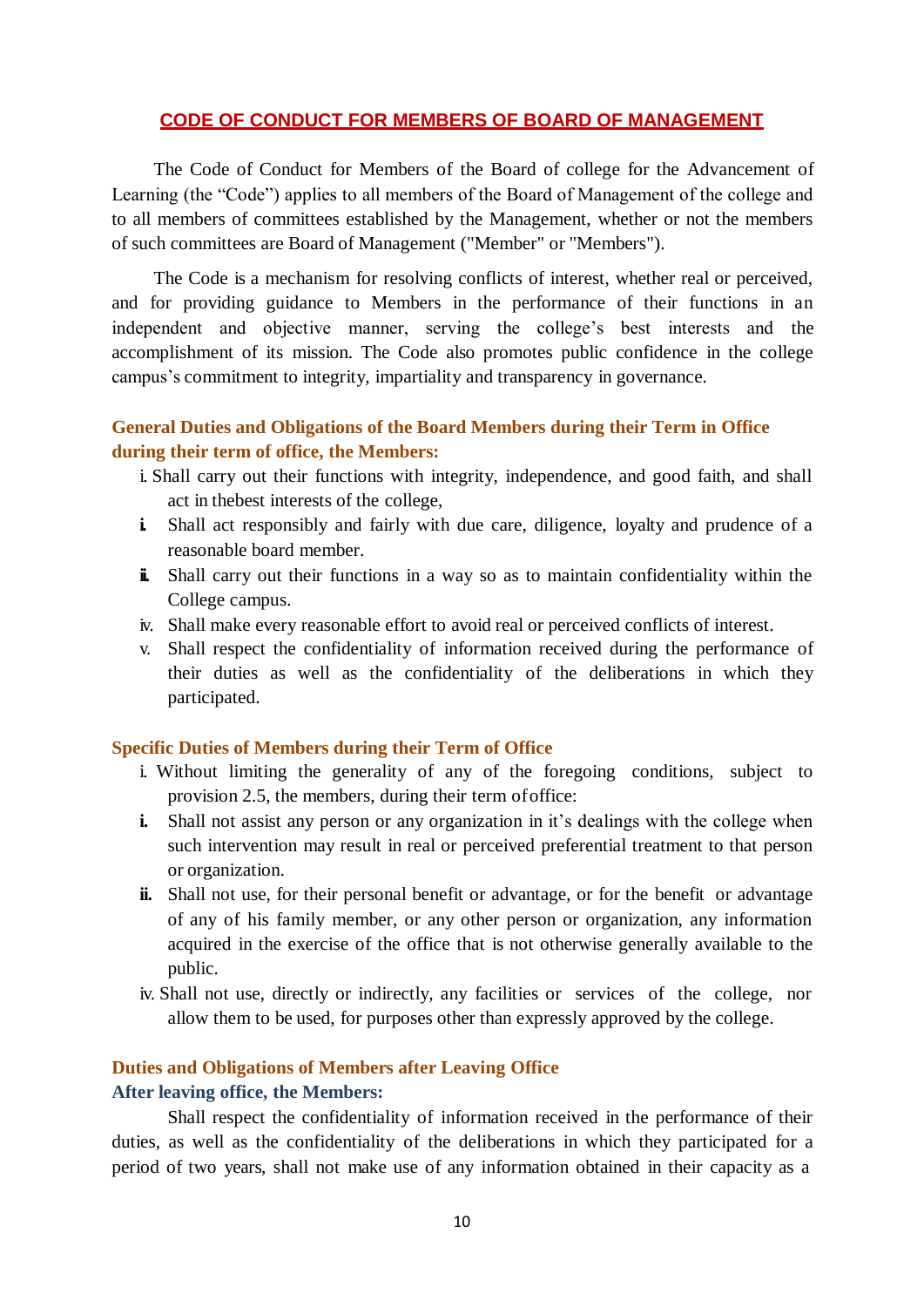Board Member that is not generally available to the public, in order to derive there from a benefit or an advantage for themselves or for any family member, or for any other person or organization.

For a period of two years, shall not give advice nor act in the name of or on behalf of someone else in negotiations with or in regard to contracts with the College.

### **Management of Conflicts of Interest**

Members are expected to have primary responsibility in the identification and management of their own conflicts of interest.

In order to manage one's conflict, a Member must endeavor to identify what is, or could be, a real or perceived conflict of interest. The Principal shall serve as a resource person to all Members in helping to identify conflicts of interest.

### **Compliance**

Where a situation of real or perceived conflict of interest arises, the Member shall follow the steps outlined below.

### **Disclosure of Conflict of Interest**

Where a situation of real or perceived conflict of interest not declared in the Declaration arises, Members shall make a full written disclosure of the conflict to the Principal as soon he/she comes across it, or verbally to the Chair of the meeting where the conflict arises. The disclosure of a conflict of interest will be retained by the Principal and communicated to the Board Chair and the Nominating and Governance Committee. The disclosure and resolution of any conflict of interest will be recorded in the minutes of the body in question.

### **Withdrawal from Deliberations and Absianing from Voting**

A Member shall resolve the conflict in the best interests of the college by abstaining from voting and at the Member's discretion or at the request of the Chair; withdraw from the Board's or Committee's deliberations for which the Member has a conflict of interest. In the event the Member is uncertain whether a situation constitutes a real or perceived conflict of interest, the Member is expected to voluntarily withdraw herself/himself until such determination is made.

### **Resignation as Member**

Any Member may, of her/his own accord or at the suggestion of the Chair of the Board or the Chair of the Committee to which the Member belongs, resign to her/his position as a Member if her/his role as a member of a body, firm, or organization doing business with the college serves as a real or perceived source of continuing conflict of interest in a substantial way such as to impede her/his role as a Member.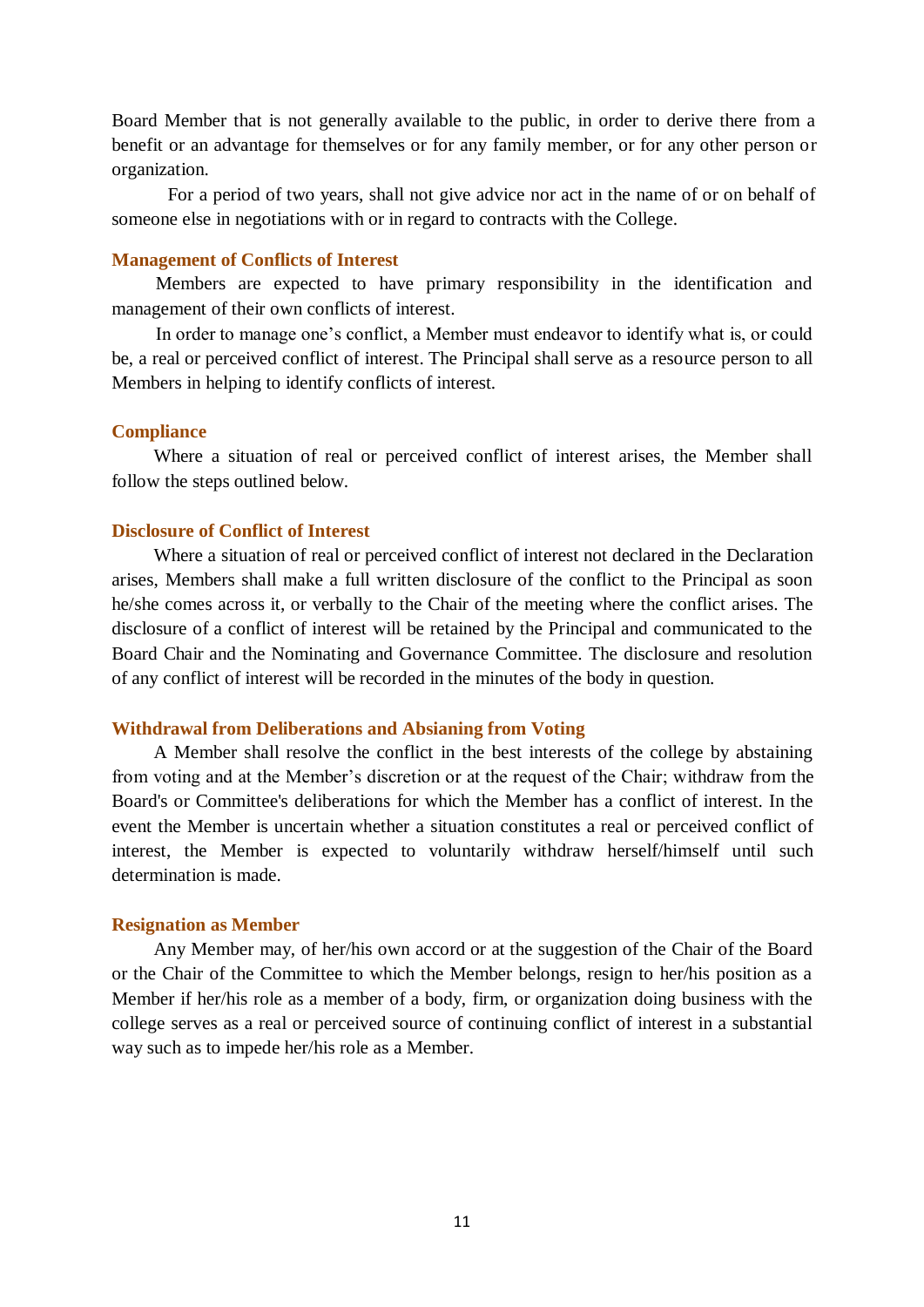### **Breach of code of conduct**

Where an allegation of conduct of any member is found as act, which amounts to breach of this Code (by a Member about her/himself or another Member) every effort will be made to resolve the matter informally with the indulgence of the Principal. If, however, there are reasonable grounds to believe that a Member has breached the code of conduct as set out in this Code and no such informal resolution is possible, a Committee shall be constituted to inquire into such allegations, composing of three (3) members, chosen by the Nominating and Governance Committee in consultation with the Chair of the Board, the Director and the Principal. The Principal shall serve as Secretary to the Ethics Committee.

### **Sanctions**

Should a Member be found to have failed to comply with the duties and obligations stipulated in the present Code, the Chair of the Board of Management shall have the power to issue a warning, to suspend the said Member for a period of time, or, in serious cases, to ask the Member to resign.

### **Dissemination of this Code and Reporting**

The Principal shall provide a copy of this Code to each Member in conjunction with the distribution of the annual Declaration; and shall promote, disseminate, and implement this Code.

The Principal shall report annually to the Nominating and Governance Committee on the promotion, dissemination and implementation of the Code and on any cases necessitating the striking of an Ethics Committee.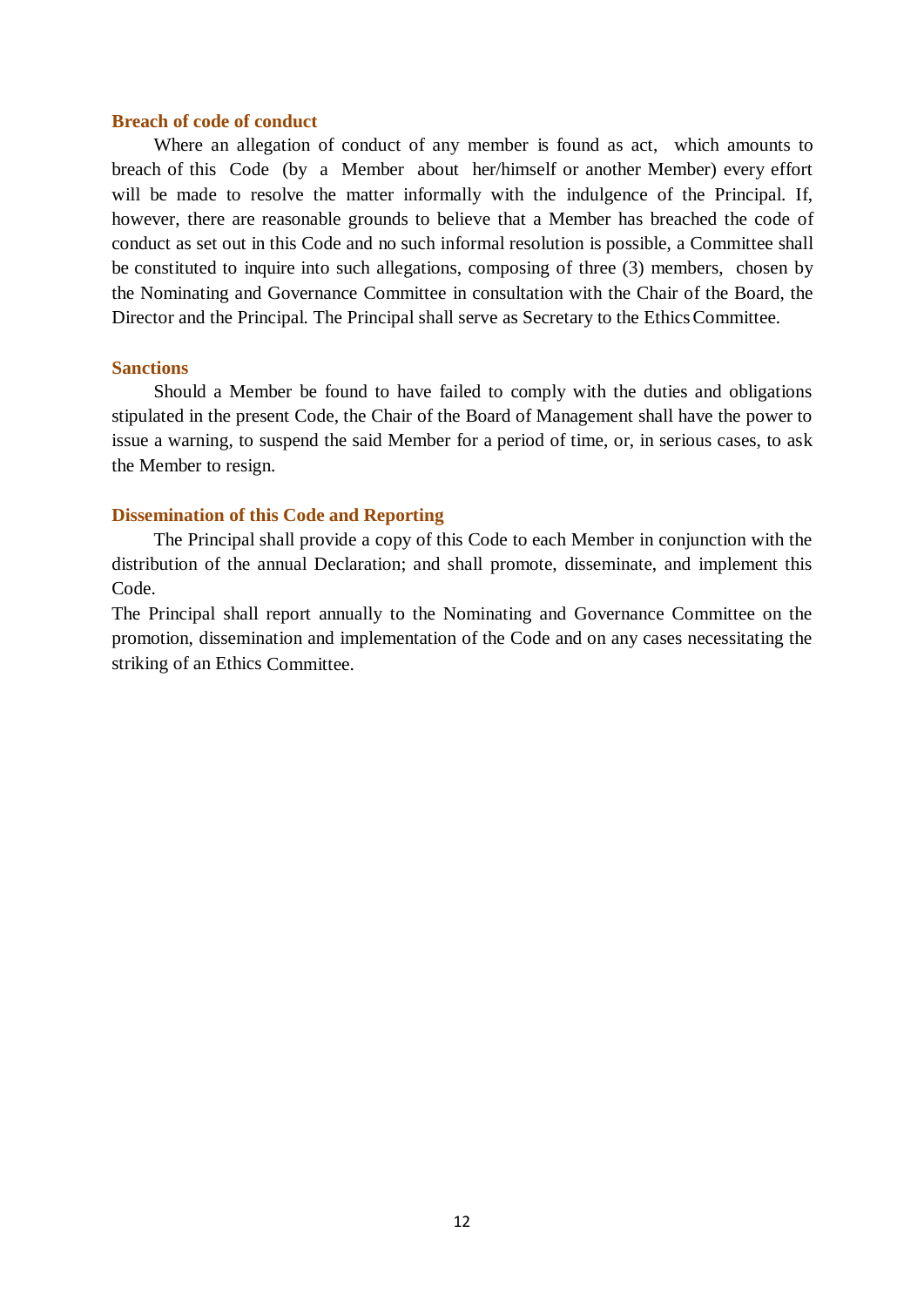### **CODE OF CONDUCT FOR OFFICERS OF THE ADMINISTRATION**

**(The Director, Principal, Dean, Associate Deans and HODs)**

## **INTRODUCTION AND PURPOSE**

#### **Introduction**

As members of Narayana Engineering College community, all administrative officers are responsible for sustaining highest ethical standards of this institution and of the broader community in which they function.

The college values integrity, honesty and fairness and strives to integrate these values into its teaching, research and Extension practices.

#### **Purpose**

In that spirit, this Code (the "Code") is a shared statement of the College's commitment to uphold the ethical, professional and legal standards as basis for daily and long-term decisions and actions. All the members must be cognizant of and comply with the relevant policies, standards, laws and regulations that guide the members in performance of their work. All members are accountable for their individual actions and as members of the college, all are collectively accountable for upholding these standards of behavior and for it's compliance with all applicable laws and policies.

### **Violations**

Adherence to this Code also makes all members responsible for bringing suspected violations of applicable standards, policies, laws or regulations to the attention of the appropriate cognizant office.

Raising such concerns is a service to the college and does not jeopardize one's Position or employment. Confirmed violations will result in appropriate disciplinary action up to and including termination from employment or other relationships with the college. In some circumstances, civil and criminal charges and penalties may also apply.

### **Equity and Justice**

People are to be treated fairly-not discriminated against, abused or exploited. Justice is concerned with power sharing and preventing the abuse of power. In an equitable community all members can access opportunities that allow for their full participation in that community.

### **Equity of access to employment and programs**

The college is committed to provide an environment of equal opportunity, free from discrimination, for existing and prospective staff and students in pursuit of their academic and professional goals and the realization of their potential to contribute to the achievement of the College mission. This objective is supported by an employment philosophy of providing job security through ongoing employment where possible, and encouraging flexible work practices that accommodate a range of needs in a diverse workforce.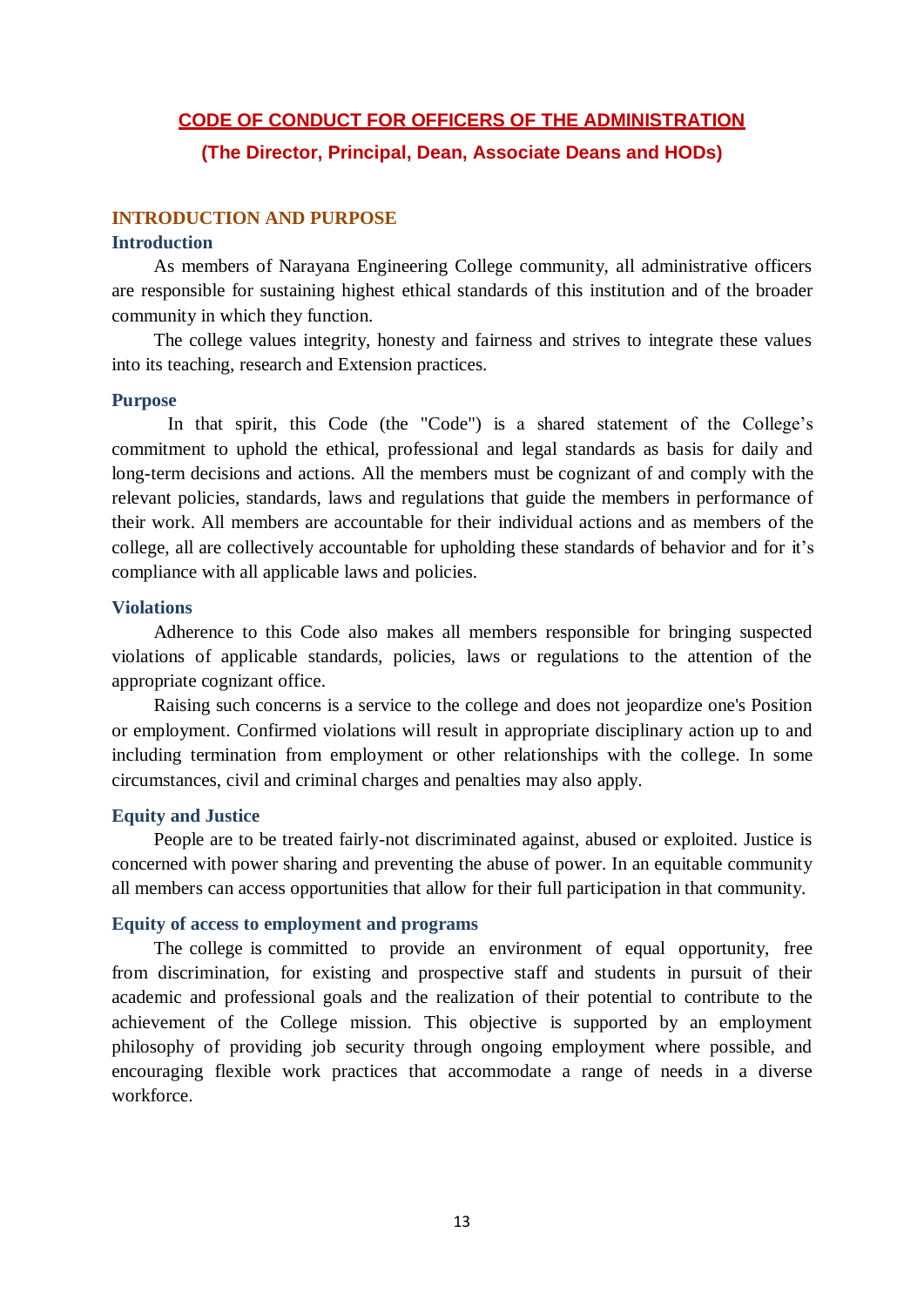#### **Achievement Relative to Opportunity**

The members are committed to fair assessment of employees and a workplace culture that values and supports life balance in order to attract, develop and retain best quality staff.

#### **Harassment**

The members of the college are committed to maintain an environment where students and staff are valued, respected and be able to realize their full potential. Harassment and discrimination of any form such as sexism, racism or bullying have no place in such a culture. All forms of harassment and discrimination are serious issues that undermine morale and can adversely affect the ability of staff and students to feel included within the College campus. Such behavior is unacceptable and all complaints will be dealt with fairly and promptly.

#### **Discrimination**

Under Equal Opportunity legislation, discrimination occurs when a person, or a group of people, are treated less favorably than another person or group, in the same or similar circumstances, because of irrelevant attributes such as their age; race (including color, descent, national or ethnic origin); sex; marital status, pregnancy, or family responsibilities; disability; political or religious conviction; and sexual orientation or gender history.

Indirect discrimination occurs when an apparently neutral requirement, condition or rule unfairly impacts on people with a particular attribute or characteristic (e.g. disability, gender or race) compared to people without that attribute, and the rule or requirement is not reasonable in the circumstances. For example, providing a service on the first floor of a building where the only access is by stairs could, in some circumstances, is considered indirect discrimination against a person with impaired mobility.

It is the responsibility of all officers to take steps to prevent incidents of illegal discrimination on campus.

#### **Prevention and Resolution of Campus Ragging/Bullying**

Our College acknowledges that all employees and students have the right to work and study in an environment free from bullying. The college has a duty to take care of all members of its community and ensure that violence, aggression and bullying are unacceptable.

A workplace situation may be identified as bullying if an employee or employees are harmed, Intimidated, threatened, victimized, undermined, offended, degraded, or humiliated, whether when alone or in front of other employees, students or visitors to the college. In order to maintain objectivity for investigation and litigation purposes, the 'reasonable person' test applies workplace bullying is predicated on a pattern of behavior that a reasonable person in the circumstances would view as victimizing, humiliating, undermining or threatening.

#### **Disability Harassment**

Disability harassment can be of any verbal, physical or written act taken in reference to a person with a disability that is reasonably likely to humiliate, offend or distress the person, or an associate of the person with a disability, such as a relative or career. The members shall not resort to such harassment. In case he is found guilty punitive actions may be taken against him for such misconduct.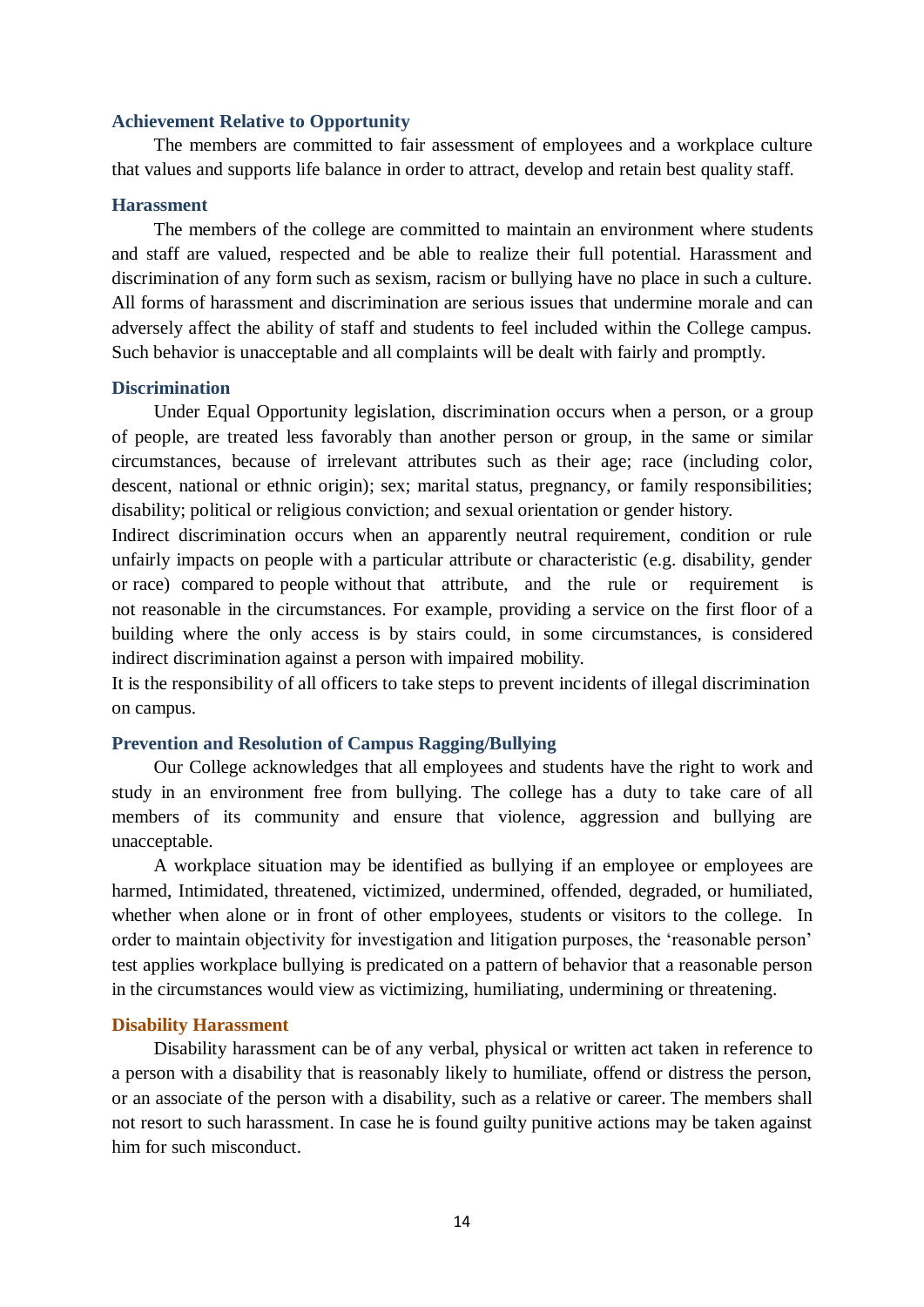#### **Racial Harassment**

Racial harassment is any verbal, physical or written act based on a person's color, physical characteristics, descent, country of origin, ethnic background or nationality, and is unwanted, unacceptable and offensive to the person, or those related to, or closely associated with, that person.

#### **Sexual Harassment**

Sexual harassment is unwelcome, unsolicited and unreciprocated conduct with a sexual component which offends, intimidates, embarrasses or humiliates a person. It does not include mutual attraction, consensual romantic involvement or friendship. Inappropriate conduct can be in the form of words or actions, including circulating or displaying written or pictorial material that is sexually offensive or belittling in any form, including print, email, text messaging and, where specifically directed toward a person, on social networking websites. Sexual harassment involving a physically violent and/or coercive component such as physical molestation or assault, persistent following or stalking, indecent exposure, and obscene communications in any media, may be considered sexual assault and possibly as a criminal offence.

#### **Academic Freedom**

Academic freedom is recognized and protected by the College as essential to proper conduct of teaching, research and scholarship. Freedom of intellectual thought and enquiry and open exchange of ideas and evidence are a college core value.

#### **Lawful Obedience**

All members of the college must act lawfully, comply with all relevant legislative and institutional requirements, act within their delegations of authority, and comply with college policies.

#### **Confidentiality**

Staff members who have access to official college documentation and information must take care to maintain the integrity, confidentiality and privacy of such information to protect any such information, individual concerned. Members of the college should also undertake to maintain privacy of oral communications where that has been insisted.

# **PERSONAL AND PROFESSIONAL RESPONSIBILITY**

### **a. Fraud and Corruption**

The college Policy on Fraud and Corruption, in conjunction with the Guidelines for Dealing with Fraud and Corruption, clarifies the responsibilities of all college staff in creating an honest, ethical and professional workplace, and outlines the requirements and protocols for raising issues of suspected fraud and corruption and in the conducting of investigations.

### **b. Ethical Conduct of Research**

College expects all those engaged in research to observe high ethical standards in the conduct of that research and, when relevant, to comply with the obligations imposed by the codes of practice as outlined by the college and other relevant funding bodies. Ethical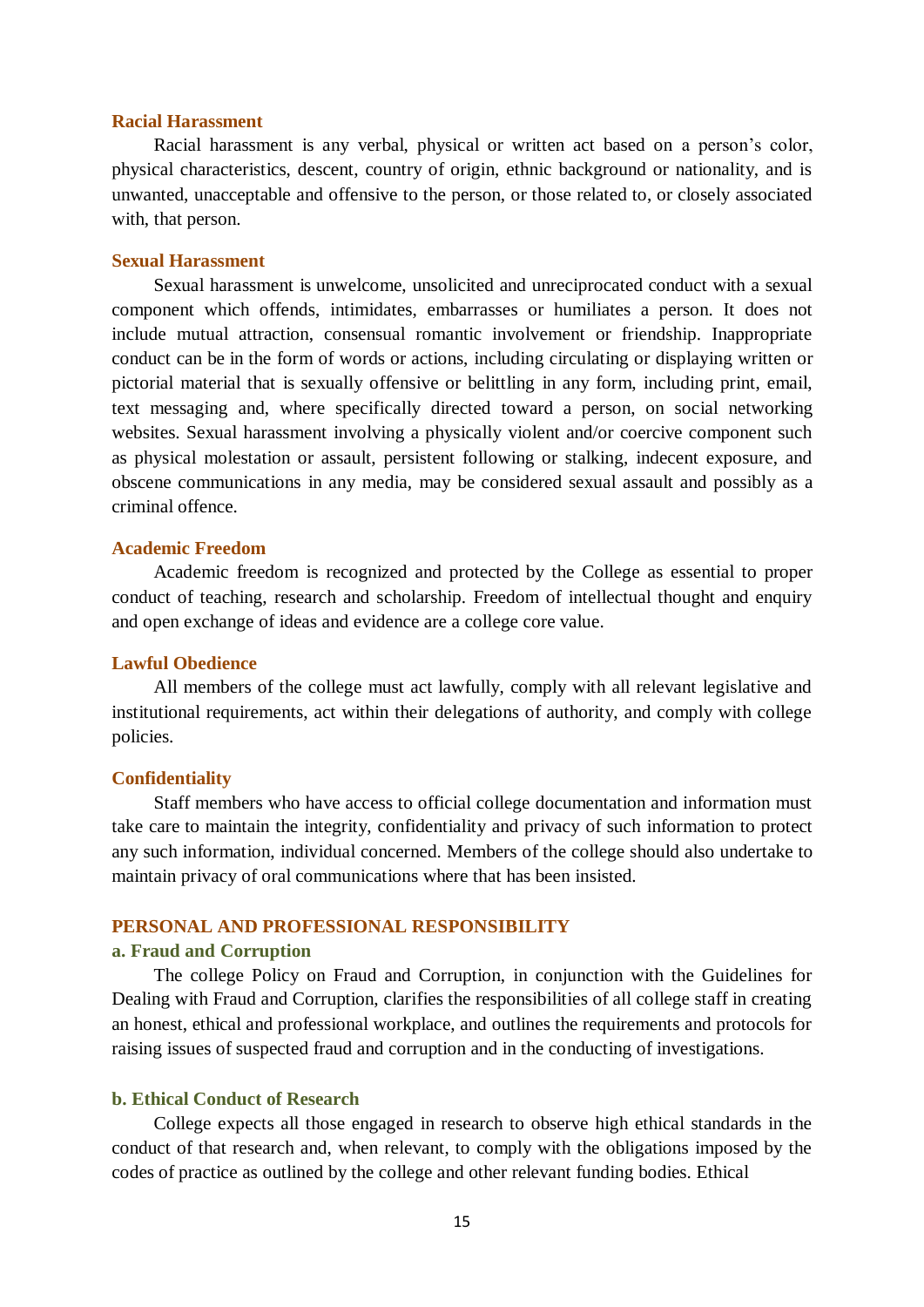clearances must be obtained where appropriate.

## **c. Conflicts of Interest**

A conflict of interest includes any circumstance, whether actual or perceived, arising from conflict between the performance of public duty and private or personal interests. It arises where there is a reasonable expectation of direct or indirect benefit or loss for an individual staff member with a particular personal interest that could be influenced in favor of that interest, in the performance of their duties. The benefit or loss may be financial or nonfinancial.

### **d. Employment of Close Relatives**

The employment of relatives is only acceptable when the appointment is made in line with college policy regarding appointment of new employees. Prior approval must be sought from the Principal / Director, where a staff member is required to directly supervise a relative. A member of staff should not take any direct part in the selection process for an appointment for which a family member is a candidate. The relationship to which this policy applies includes those of parent and child, siblings, wife and husband, including de-facto relationships and same sex partners.

#### **e. Outside Employment and Private Practice**

Professional and consultative work carried out by members of staff in their area of expertise may be of benefit to the college, the individual and the community, provided certain conditions are met. Professional and consultative work should be related to the work of the college and should not conflict with the interests of the college. Consulting is a privilege not a right and requires approval of the Principal.

### **f. Gifts or Benefits**

Staff members should not solicit, encourage or accept gifts or benefits if it could be reasonably seen as an inducement to act in a particular way, or to place a staff member under an obligation that may either directly or indirectly compromise or influence them in their official capacity. In particular, college employees should indicate to the prospective givers that gifts cannot be accepted from those with whom the college has, or potentially has, commercial dealings.

### **Standards of Integrity and Quality**

Narayana Engineering College recognizes that it must earn and maintain a reputation for integrity that includes, but is not limited to, compliance with laws and regulations and its contractual obligations. Even the apprehension of misconduct or impropriety can be very damaging to the institution. College must strive at all times to maintain the highest standards of quality and integrity.

In addition, each individual is required to conduct University business transactions with utmost honesty, accuracy and fairness. Each situation needs to be examined in accordance with this standard. No unethical practice can be tolerated because it is "customary" outside of college or that it serves other worthy goals. Expediency should never compromise integrity.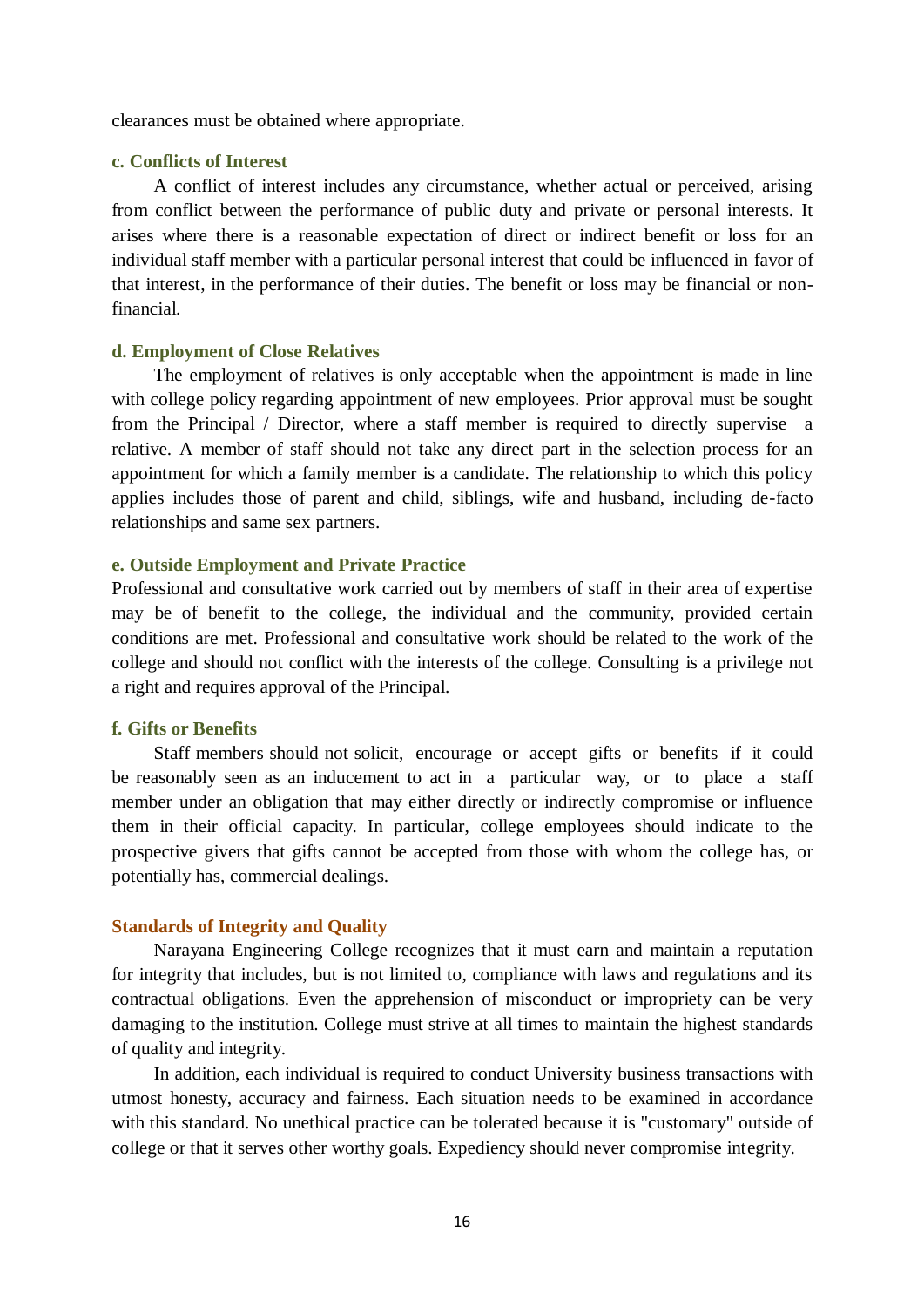#### **Financial Reporting**

All University accounts, financial reports, tax returns, expense reimbursements, time sheets and other documents, including those submitted to government agencies must be accurate, clear and complete. All entries in the college books and records, including departmental accounts and individual expense reports, must be accurately reflected in each transaction.

### **Compliance with Laws**

Members of the college community must transact college business in compliance of applicable laws, regulations, and University policy and procedure. Managers and supervisors are responsible for teaching and monitoring compliance. When questions arise pertaining to interpretation or applicability of policy, members should contact the individual who has authority of interpreting the policy. Refer all unresolved questions and/or interpretation of laws and regulations to the Office of the Principal. College-wide policy documents can be found there.

### **a. Contractual Obligations**

The acceptance of an agreement, including sponsored project funding, may create a legal obligation on the part of the College to comply and implement with the terms and conditions of the agreement and applicable laws and regulations. Therefore, only individuals who have authority delegated to them by an appropriate college official can enter into agreements on behalf of the college.

### **b. Environmental Health and Safety, including Workplace Health and Safety**

Members of the college community must be committed to protecting health and safety of its members by providing safe practices and facilities at all workplaces. College will provide information and training on health and safety hazards and safeguards. Community members must adhere to good health and safety practices and comply with all environmental health and safety laws and regulations.

#### **c. Non-Autonomous College Professional Standards**

Some professions and disciplines represented at the college are governed by standards and codes specific to their profession (such as advocates, certified public accountants, and medical doctors). Those professional standards generally advance the quality of the profession and/or discipline by promoting codes of ethics, conduct, and professional responsibility and standards to guide their members. Those belonging to such organizations are expected to adhere to college policies and codes of conduct in addition to any professional standards. If a community member believes there is a conflict between a professional standard and college policy, he/she should contact the Office of thePrincipal.

### **USE OF COLLEGE RESOURCES**

College resources must be reserved for business purposes on behalf of the college. They may not be used for personal gain, and may not be used for personal use except in a manner that is incidental, and reasonable in light of the staff members' duties. college resources include, but are not limited to, the use of college systems (e.g., telephone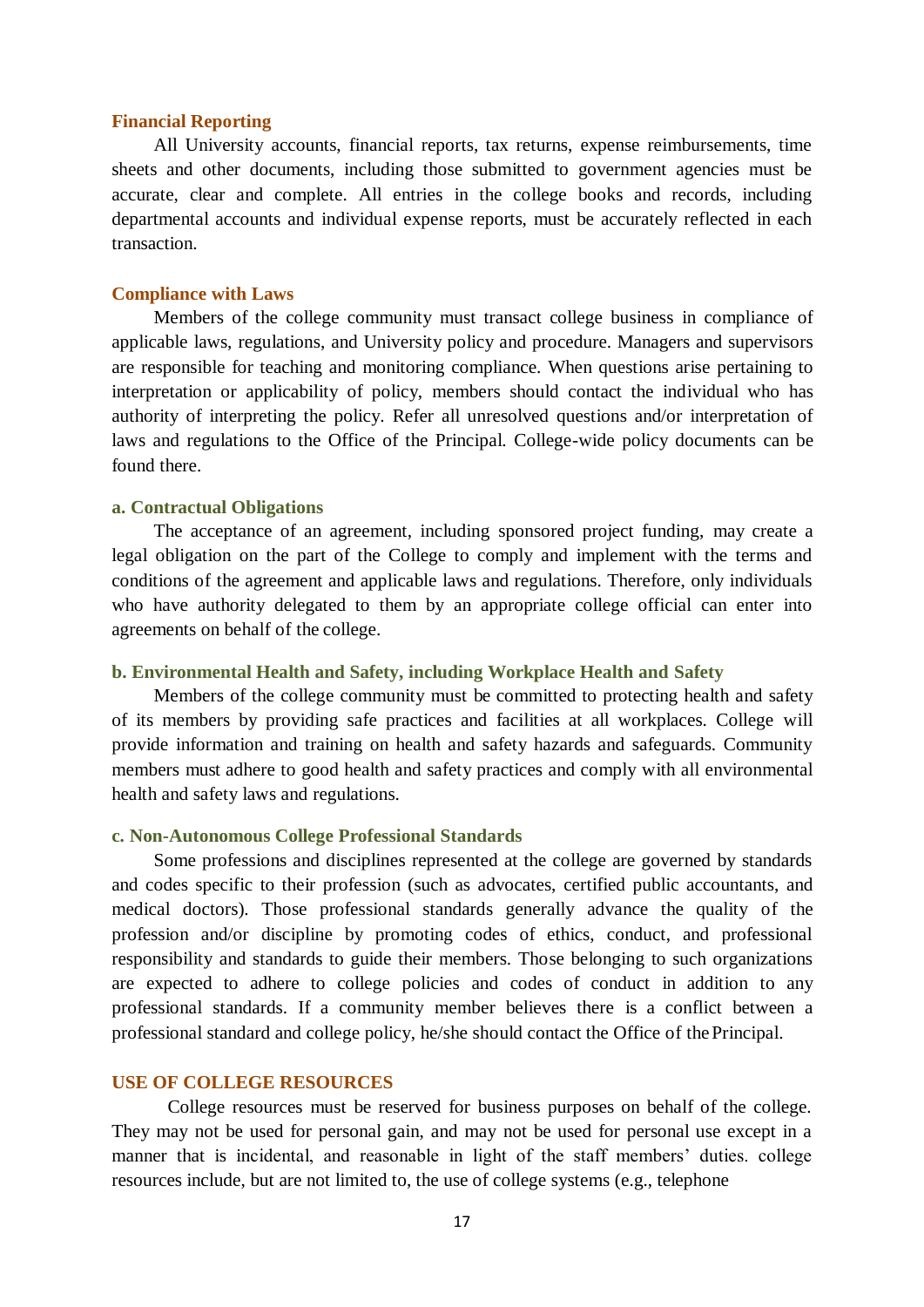systems, data communication and networking services) and the domain for electronic communication forums; the use of college equipment (e.g., computers and peripherals, college vehicles); the use of procurement tools such as purchasing cards and petty cash (imprested money) and the time and effort of staff, students and others.

### **REPORTING SUSPECTED VIOLATIONS**

### **Reporting to Management**

Members of the College community should report suspected violations of applicable laws, regulations, government contract and grant requirements or this Code. This reporting should normally be made initially through standard management channels, beginning with the immediate officer. If for any reason it is not appropriate to report suspected violations to the immediate officer (e.g., the suspected violation is by the officer) individuals may approach a higher level of management.

### **Other Reporting**

All violations of laws or regulations should be reported internally to the Office of the Principal. Any suspected violations of rules regarding Central Government funds may also be reported to the Office of the Principal.

Any suspected violations of the rules or regulations of the Central Government, state government and the college may be reported. Such reports may be made in confidence, even anonymously, although the more information given, the easier it is to investigate the reports. Raising such concerns is a service to the college and does not in itself jeopardize the employment.

### **Cooperation**

All employees are expected to extend their full cooperation in the investigation of misconduct.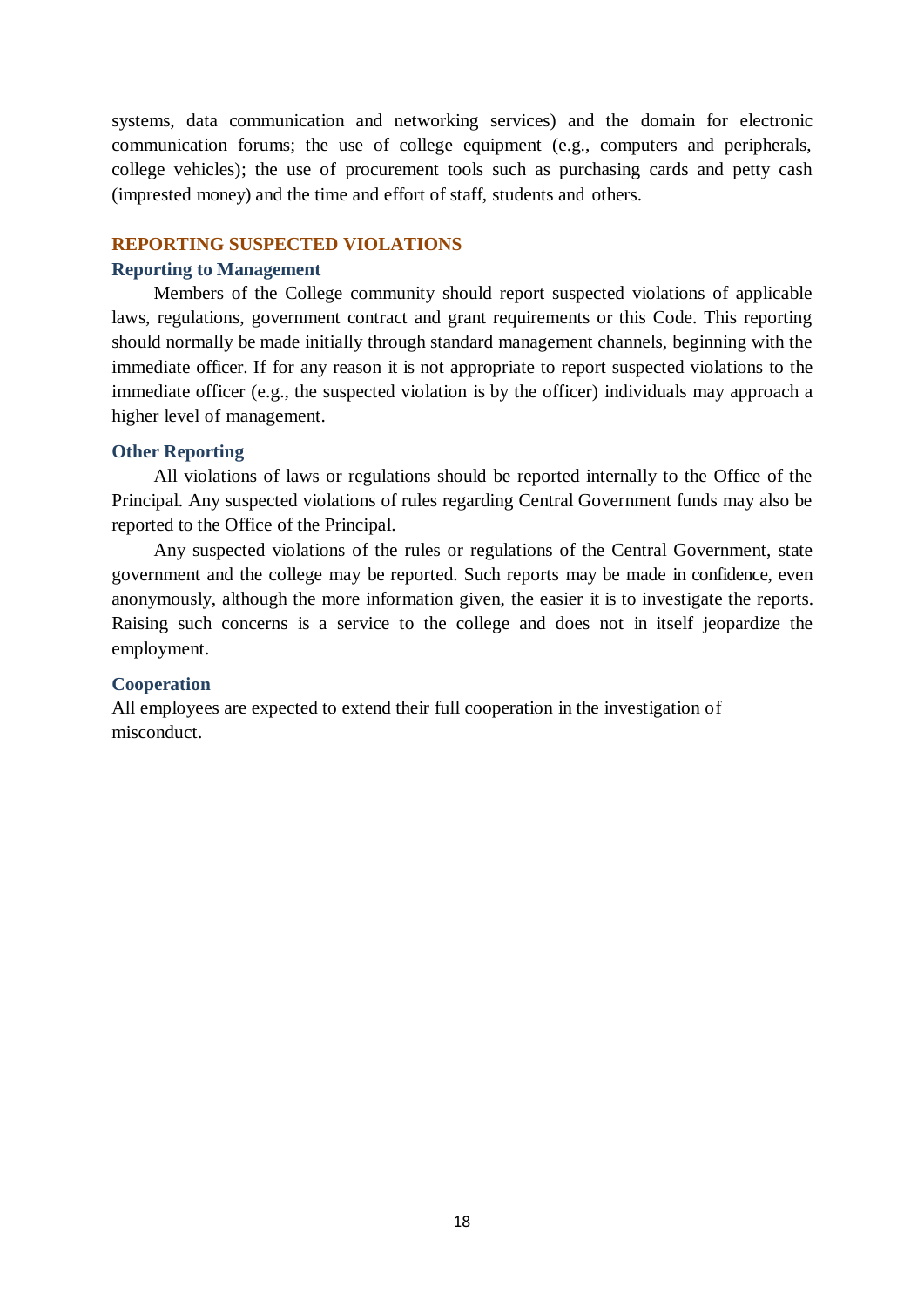# **CODE OF CONDUCT FOR EMPLOYEES**

The term employee includes non-teaching staff and other staff who come under this purview. The following code of conduct applies to all of the employees mentioned below:

# **GENERAL RULES**

- i. Every employee shall, at all time, should remain devoted to his/her duty and shall maintain absolute integrity, discipline, impartiality and a sense of belonging. No employee shall behave in a manner unbecoming of an employee of an educational Institution.
- ii. Every employee holding a supervisory post shall take all possible steps to ensure the integrity and devotion to duty of all employees under his control.
- iii. An employee should at all times be courteous in his/her dealings with other members of the staff, students and members of the public. His/her behavior should be commendable.
- iv. Unless otherwise stated in specific terms of appointment, every employee is a wholetime employee of the college, and may be called upon to perform such duties, as may be assigned to him by competent authority, beyond scheduled working hours and on declared holidays and Sundays.
- v. An employee shall be required to observe the scheduled hours of work, during which he/she must be present at the place of his/her duty.
- vi. The employee shall not remain absent himself/herself from his/her duties without prior permission from the head of the Institution. Prior permission of the competent authority is necessary for availing even casual leave or special casual leave. This competent authority however, reserves the right to refuse leave for valid reasons to be recorded in writing. In case of sudden and unexpected sickness or absence on medical grounds, a medical certificate to the attached to the leave application form for the satisfaction of the college authorities, within a week. Employees desiring to avail themselves of leave other than casual leave or special casual leave shall apply for leave before actually proceeding on leave.
- vii. No employee shall leave the station except with the prior permission from competent authority, even during leave or vacation. Willful absence from duty will be treated as "dies none" for the purpose of increment, leave etc.,
- viii. Whenever leaving the station, an employee should inform the Head of the Department to which he/she is attached, providing the address where he/she will be while on leave.
	- ix. No employee shall, in the performance of his official duties or in the exercise of powers conferred on him, act otherwise than his/her best judgment except when he/she was acting under the direction of his/her superior, in writing wherever practicable and where it is not practicable to obtain the direction in writing, he/she shall obtain written confirmation of the direction as soon as possible thereafter.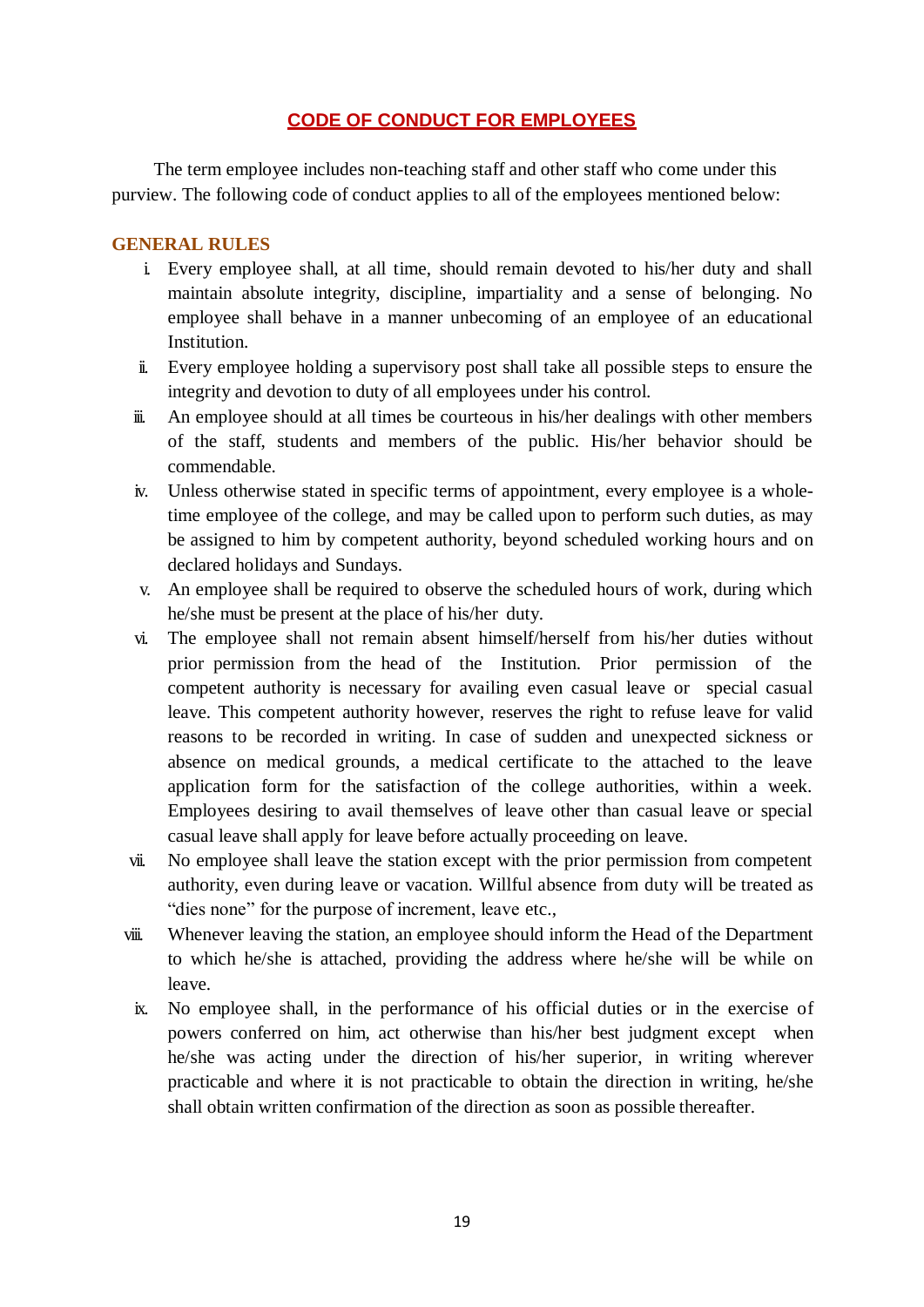- x. Conducting or participating or supporting or instigating any act not consistent with the rules, by staff/students/others directly or indirectly on any religion/ caste/ racial/tribe/sex/ untouchability based activities, is strictly prohibited on the part of any employee either in the college premises or elsewhere. Faculty/staff found guilty can be terminated from services of the college.
- xi. Criticizing or acting against or not implementing the approved college policy shall be treated as a gross misconduct and faculty/staff found guilty can be terminated from services.
- xii. An employee cannot refuse to receive any communication of any type from his/her controlling officer or a competent authority.
- xiii. No employee shall bring or attempt to bring any political or other outside influence to bear upon any superior authority for the furtherance of his/her interest. The penalty for a contravention of this rule shall be the withholding of promotion for him/her either permanently or for such period as the competent authority may determine.
- xiv. No college employee shall engage himself in strike or in incitements thereto or in any activity resulting in abstaining from duties, slowing down the work, instigating other employees directly or indirectly, to abstain from work or to go slow on work. Obstructing other employees from attending duties, or creating obstructions in work is strictly prohibited and amounts to gross misconduct.
- xv. A temporary employee who remains absent from duty after applying for leave or extension of leave to which he/she is not entitled shall be deemed to have been discharged from duty with effect from the date from which he/she is not entitled to any leave unless the leave applied for is granted by the competent authority.
- xvi. No employee shall send any application for employment under any other agency except through the authorities of the institution concerned. Ordinarily every employee shall be permitted to apply for an outside post twice in a year even though he/she may be holding a permanent post.

# **TAKING PART IN POLITICS AND ELECTION**

- i. No employee shall take part in politics or be associated with any party or organization which takes part in political activity, nor shall subscribe in aid or assist in any manner any political movement or activity.
- ii. No employee shall canvass or otherwise interfere or use his/her influence in connection with or take part in any election to a legislative body or localauthority.
- iii. Provided that an employee of the college qualified to vote at such election may exercise his/her right to vote, but where he/she does so, he shall give no indication of the manner in which he/she proposes to vote or has voted.

## **Association with Press or Radio or News Papers or any mass communication media**

i. No employee shall, except with the prior permission from the competent authority, own wholly or in part or conduct, or participate in the editing or managing of any newspaper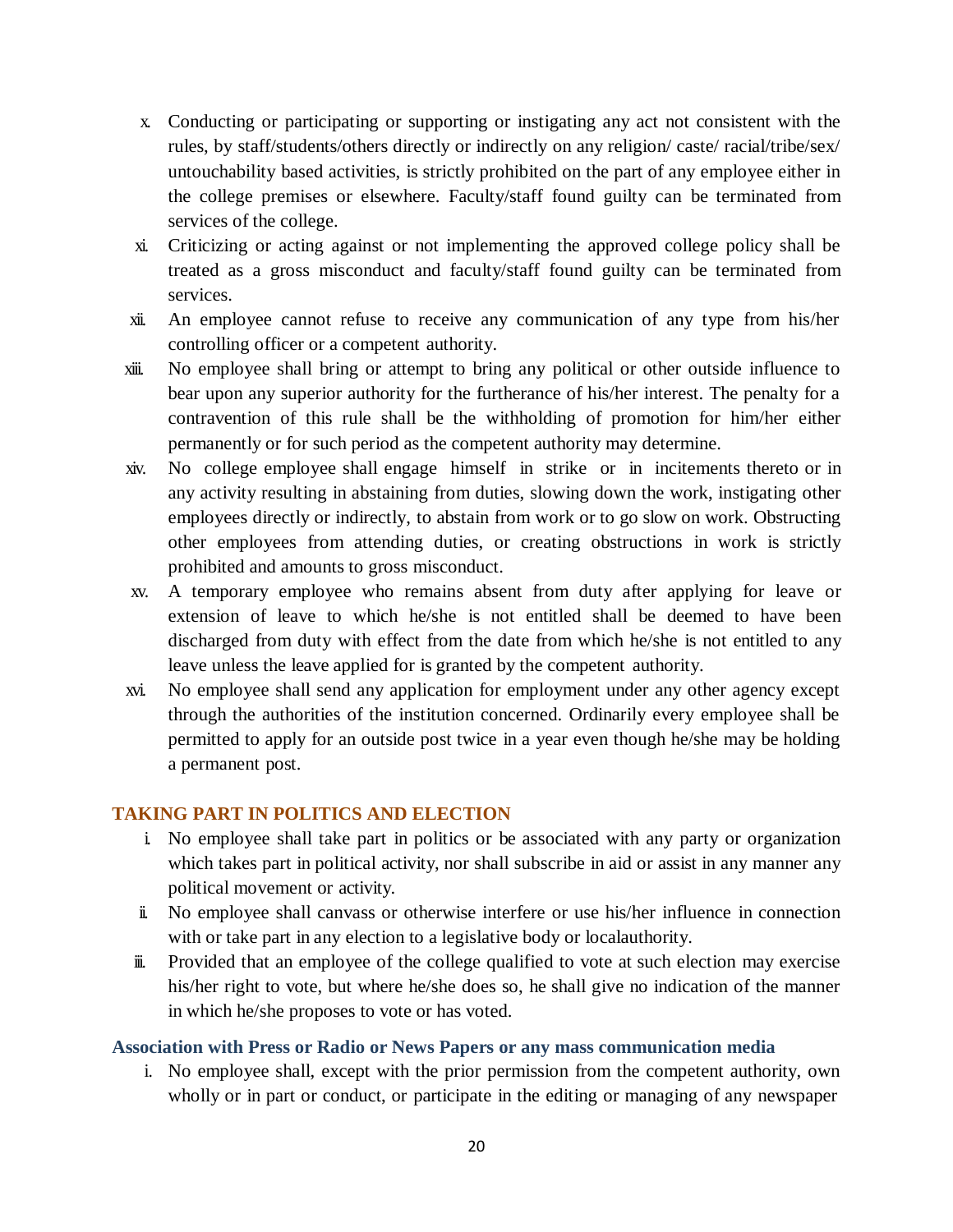or other periodical publications.

ii. No employee shall, except with the prior permission of the competent authority or any other authority empowered by duties, participate in a radio broad-cast or contribute any article or write any letter either anonymously or in his own name or in the name of any other person to any newspaper or periodical.

# **Evidence before Committee or any other authority**

- i. Save as provided in sub-rule (3) below, no employee shall, except with the previous permission of the competent authority, give evidence in connection with any enquiry conducted by any person, committee or authority.
- ii. Where any permission has been accorded under sub-rule (1) no employee while giving such evidence shall criticize the policy or any action of the college.
- iii. Nothing in this rule shall apply to Evidence given in any enquiry before an authority appointed by the University or the college; such as
- iv. Evidence given in any judicial enquiry; or
- v. Evidence given at any departmental enquiry ordered by the Universityauthorities.

## **Un-authorized communication of information**

No employee shall, except in accordance with any general or special order of the competent authority, or in the performance in good faith of the duties assigned to him communicate, directly or indirectly any official document or information to any person to whom he/she is not authorized to communicate such document or information.

## **Gifts**

No employee shall, except with the prior sanction of the competent authority, accept or permit his/her spouse or any other member of his/her family to accept, from any person any gift of more than trifling value.

Providing that gifts of a value, reasonable under any circumstances, may be accepted from relations and personal friends, or presented to such persons on occasion such as wedding, anniversaries, funerals and religious functions, when the making or receiving of such gifts is in conformity with the prevailing religious or social customs; but acceptance of such gifts other than those of trifling value should be reported to the college.

## **Private employment or trade and investment**

- i. No employee shall, except with the previous sanction of the management, negotiate or undertake any other employment or work or engage directly or indirectly in any trade or business.
- ii. If an employee wishes to contest for an elective office, he/she shall resign from the services of the college before filing the nomination.
- iii. Canvassing by employee in support of the business or insurance agency or commission agency and the like owned or managed by his/her spouse or any other members of his/her family shall be deemed to be a breach of this rule.
- iv. Every employee shall report to the management, in case any member of his/her family is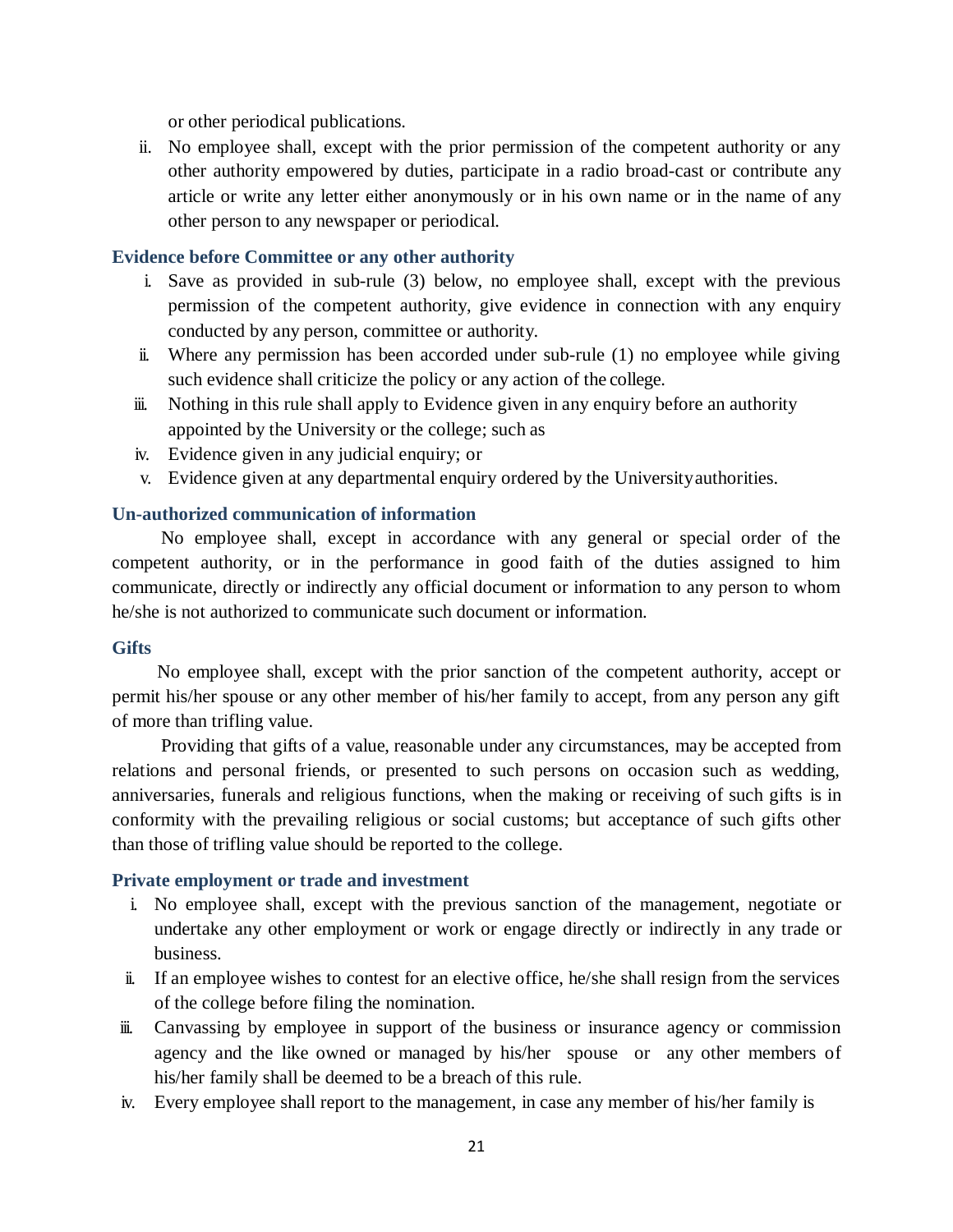engaged in any trade or business or in an Insurance agency/ commission agency.

- v. No employee shall, without the previous sanction of the engagement, except in the discharge of his duties, take part in the promotion, registration or Management of any banking or other company or any other law for the time being in force or any co-operative society or commercial undertaking.
- vi. No employee shall accept any fee for any work done by him/her for any public body or any private persons without the general or special permission from the management.
- vii. No employee shall speculate in any stock, share or other investment.
- viii. No employee shall make or permit any member of his family or any person acting on his behalf to make any investment likely to embarrass or influence him/her in the discharge of his/her official duties.
- ix. The decision of the management shall be final in respect of any question arising under these rules.

# **Lending & Borrowing**

- i. No employee shall lend money at interest to any person nor shall borrow money from any person with whom he/she is likely to have official palings.
- **ii.** Involve in Insolvency, habitual indebtedness and Criminal Proceedings**:**
- iii. An employee shall so manage his/her private affairs as to avoid habitual indebtedness or insolvency. When an employee is found liable to be arrested for debts or has recourse to insolvency or when it is found that a part of his/her salary is continuously being attached, he/she may be liable for dismissal. An employee who becomes the subject of legal proceedings for insolvency shall forthwith report full facts to the college.
- iv. An employee who gets involved in some criminal proceedings shall immediately inform the competent authority through the Head of the Department to whom he/she is attached, irrespective of the fact whether he/she has been released on bail or not.
- v. An employee who is detained in police custody whether on criminal charge or otherwise for a period longer than 48 hours shall not join his/her duties in the college campus unless he/she has obtained written permission to that effect from the competent authority.

# **VINDICATION OF ACTS AND CHARACTER OF EMPLOYEES**

- i. No employee shall, except with the prior intimation of the competent authority, have recourse to any Court of Law or to the press or mass media for the Vindication of any official act which has been the subject matter of adverse criticism.
- ii. Provided nothing in this rule shall be deemed to prohibit an employee from Vindicating his/her private character or any act done by him/her in his/her private capacity.
- iii. **Marriages:** No employee who has a spouse living shall contract another marriage not withstanding that a subsequent marriage is permissible under the personal and religious law for the time being applicable to him/her.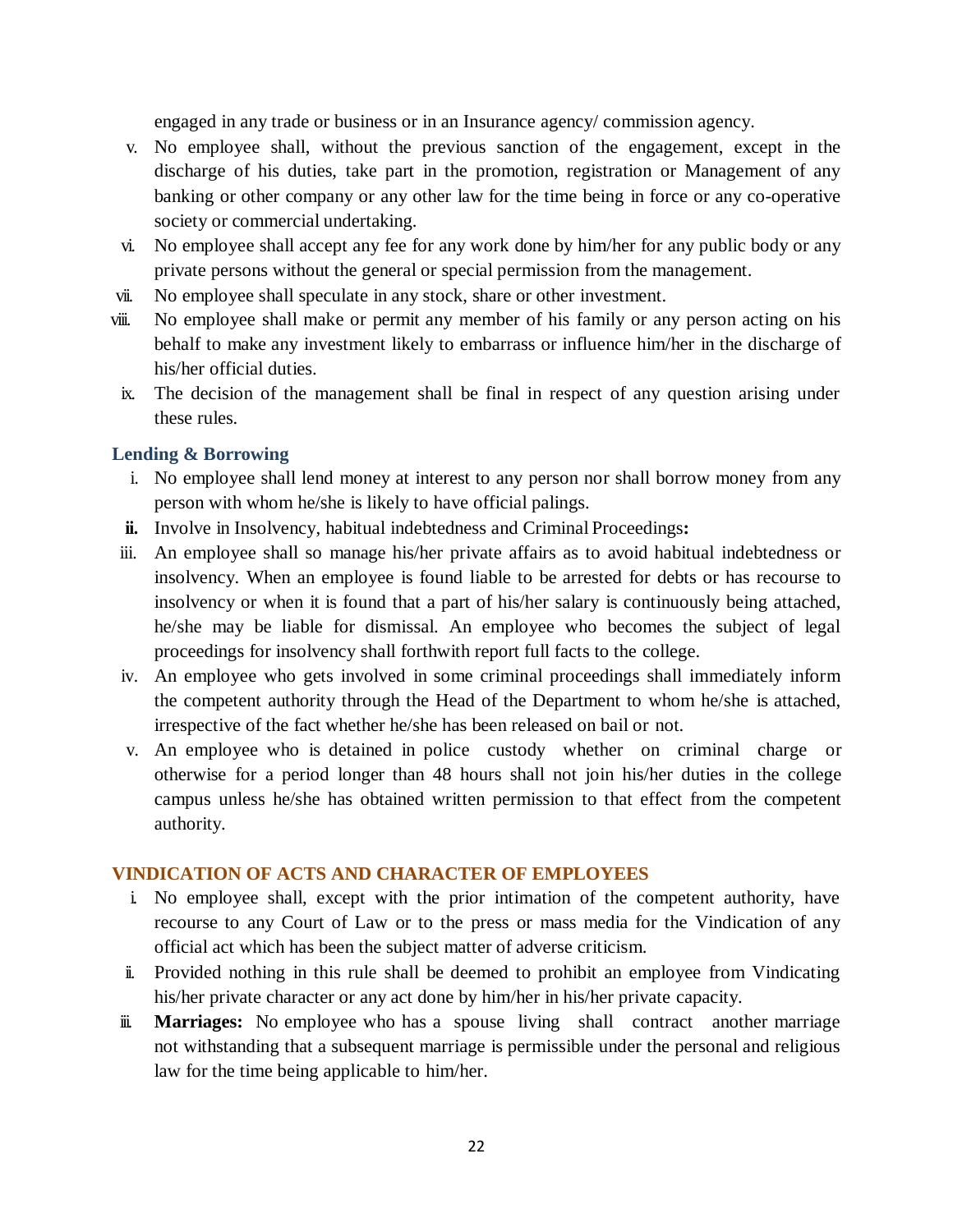## **Attendance at Meeting**

- i. An employee who is appointed as a member of any duly constituted committee of the University must attend all meetings of such committees.
- ii. If, for unavoidable reasons, he/she is unable to attend any meeting, he/she should send a previous intimation to the Chairman of the Committee or to the Principal stating the reason for his/her absence.

## **Representations**

- i. Whenever an employee wishes to put forth any claim, or seeks redressal of any grievance, he/she must forward his/her case through proper channel, and shall not forward, advance copies of his/her application to any higher authority, unless the lower authority has rejected the claim, or refused relief, or the disposal of the matter is delayed by more than two months.
- ii. No employee shall be a signatory to any joint representation addressed to the authorities for redressal of any grievance or any matter.

## **MISCONDUCT**

Without prejudice to the generality of the term 'misconduct', the following acts of omission in addition to those laid down as above and commission shall be treated as a misconduct:

- i. Furnishing false information regarding name, age, father's name, qualification, ability or previous service or any other matter germane to the employment at the time of employment or during the course of employment.
- ii. Acting in a manner prejudicial to the interests of the college.
- iii. Willful insubordination or disobedience, whether alone or in combination with others, of his/her superior's reasonable orders/instructions.
- iv. Defiance of orders or direction of higher authority, writing letters with a high tone and tenor to the higher authorities.
- v. Absence without leave or over-staying the sanctioned leave for more than four consecutive days without sufficient grounds of proper or satisfactory explanation.
- vi. Habitual late attendance or irregular attendance and habitual absenteeism.
- vii. Neglect of work or negligence in the performance of duty including lingering or slowing down of work.
- viii. Damage to any property of the Institution or interference or tampering with any safety devices installed in or about the premises of the College management and at the work place.
- ix. Involvement in theft, fraud, breach of trust, dishonesty, misappropriation of funds, damage to the property or work of any nature of the college or of another employee.
- x. Drunkenness or riotous or disorderly or indecent behavior in the premises of the college or outside such premises where such behavior is related to or connected with the employment.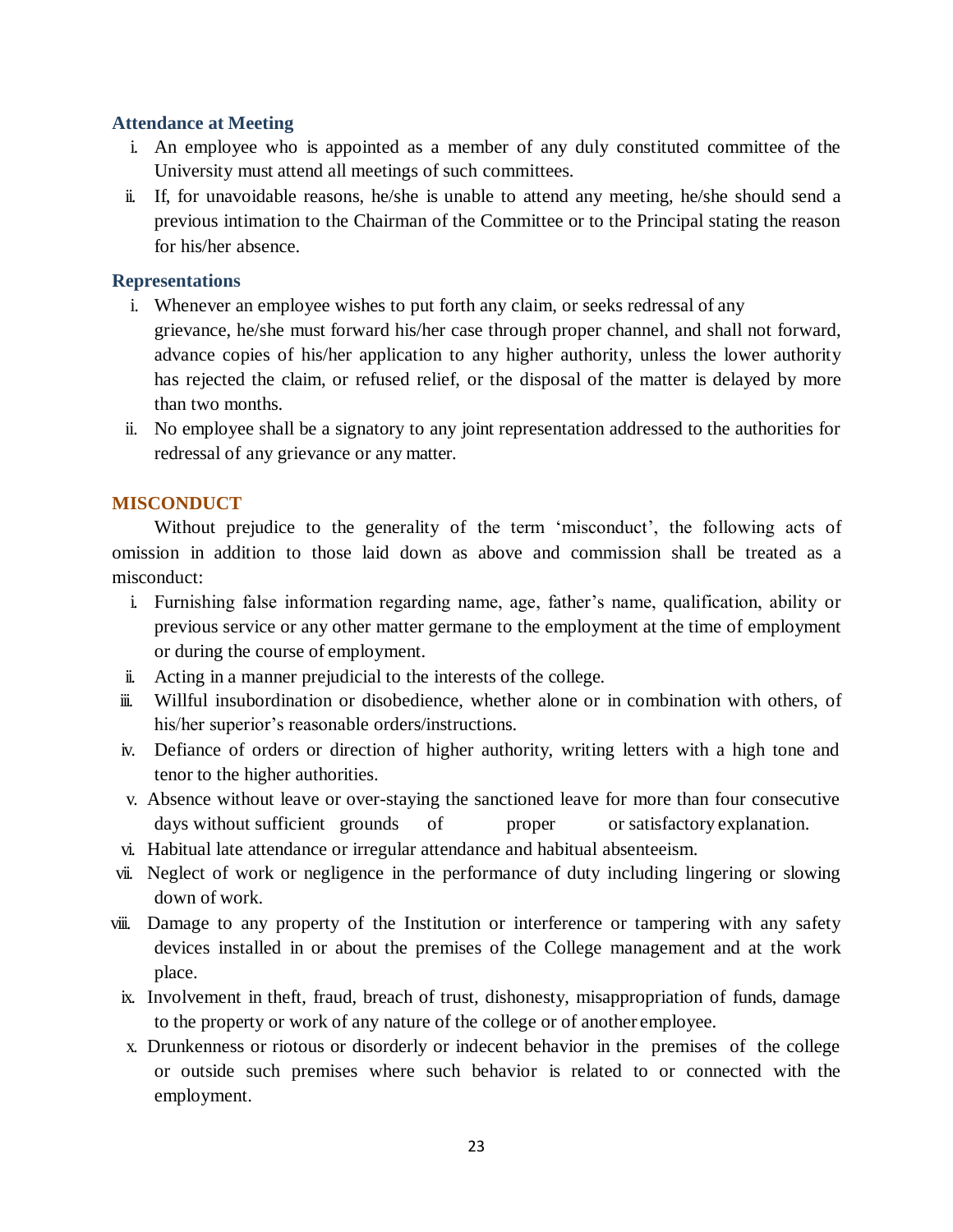- xi. Gambling or smoking within the premises of the institution.
- xii. Collection without the permission of the competent authority of any money within the premises of the Institution.
- xiii. Sleeping while on duty.
- xiv. Commission of any act, which amounts to a criminal offence involving moralturpitude.
- xv. Absence from the employee's appointed place of work without permission or sufficient cause.
- xvi. Taking up any service or setting up of any institution etc., by any employee on leave.
- xvii. Purchasing or selling properties, machinery, stores, etc. in the name of the college or institutions maintained by it, without express permission in writing from the competent authority.
- xviii. Use of high tenor, indecent language or undue arguing with superiors
- xix. Submission of application for employment to any other agency outside the institution without permission from the competent authority.
- xx. Submission of a false representation to any outside institution/agency/office against the officers of the College or the college Management.
- xxi. Submission or propagating any false information about university/any authority/employee either inside the college campus or outside.
- xxii. Submission of any representation/claim to any higher authority without routing through proper channel for seeking any redressed or any grievance.
- xxiii. Commission of any act subversive of discipline or of good behavior. Abetment of or attempt of any act which amounts to misconduct.

# **Prohibition of sexual harassment of working women**

- i. No employee shall indulge in any act of sexual harassment at the work place.
- ii. Every employee who is in-charge of a work place shall take appropriate steps to prevent sexual harassment at such work place.

## **Explanation**

For the purpose of this rule "Sexual harassment" includes such unwelcome sexually determined behavior, whether directly or otherwise as:

- a) Physical contact and advances;
- b) Demand or request for sexual favors;
- c) Sexually colored remarks;
- d) Showing any pornography; or
- e) Any other unwelcome physical, verbal or non-verbal conduct of a sexual nature.

*Note:* The above instances of misconduct are illustrative in nature, and not exhaustive.

## **Consumption of intoxicating drinks and drugs**

- 1. An employee of the college shall not consume any intoxicating drinks and drugs in the college campus/premises.
- 2. An employee shall not attend to duties after consuming any intoxicating drinks and drugs.